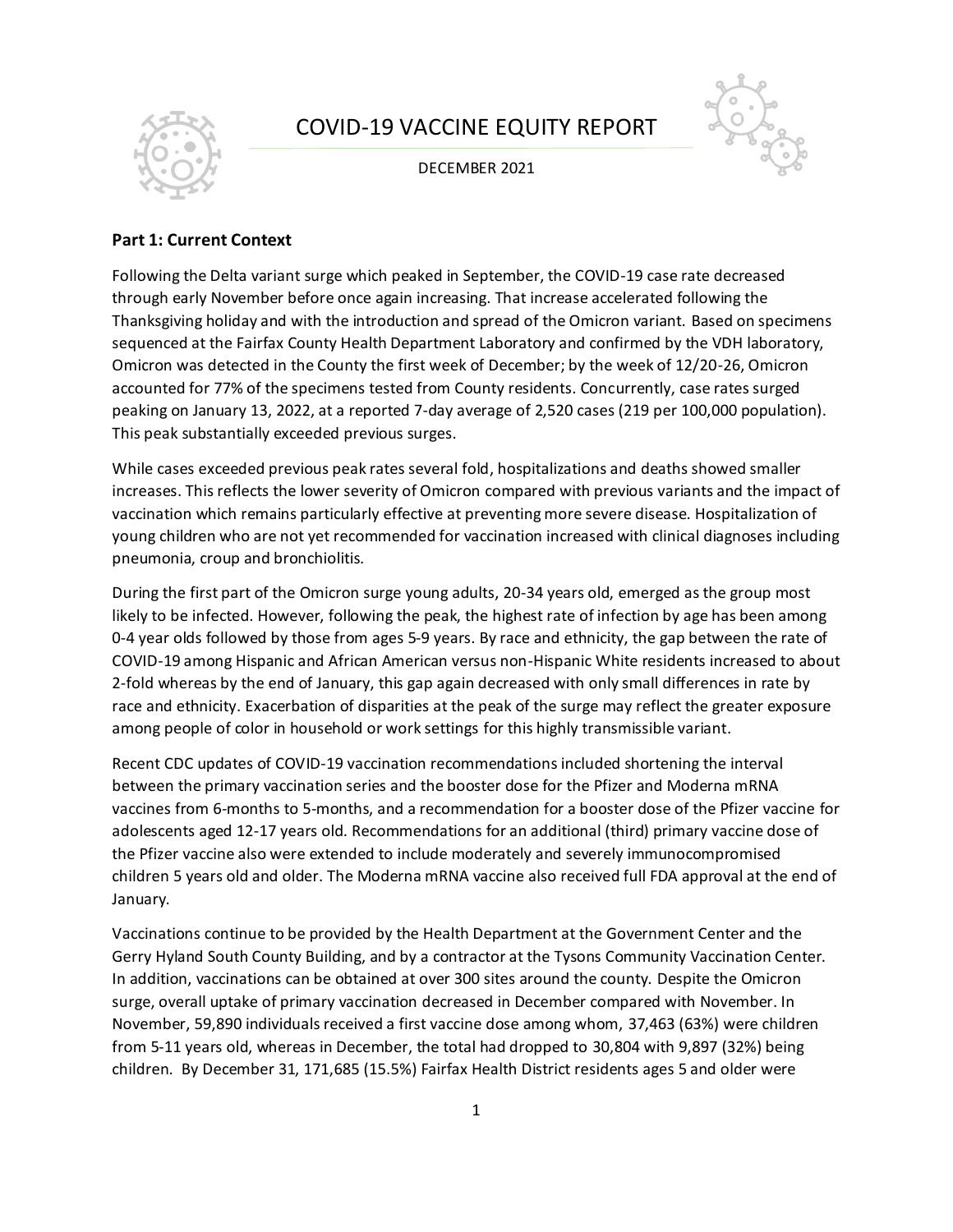eligible for vaccination but remained unvaccinated, including 59,818 residents ages 5 to 11, 8,441 residents ages 12 to 17, and 102,359 residents ages 18 to 64.

## **Part 2: Vaccine Equity Goals, Strategy, and Implementation**

FHD vaccine equity strategies in December focused on administration of first doses, especially among children 5-11 years old, and administration of booster doses. Strategies include continued vaccine equity clinics, outreach by vaccine navigators, focus on higher risk populations including those experiencing homelessness, and working with community-based organizations (CBOs) to expand outreach through alignment of vaccine navigators. In addition, we continue to use ZIP code, census tract, and property (e.g., apartment complex) level data to guide these activities.

**Vaccine equity clinics** remain an important approach to focus additional vaccination efforts toward populations and communities that have lower vaccination rates. Prior to establishing a vaccine equity clinic, vaccine coverage data are analyzed, and partner engagement is initiated by the Health Department's Outreach Team. After clinic locations and times are established, the Outreach Team collaborates with trusted community non-profit and business partners, NCS and the Navigator Team to inform and encourage the community and address their concerns about vaccination. Medical Reserve Corps volunteers continue staff the operation of all vaccine equity clinics. During December clinics began offering multi-generational vaccine options for pediatric and adult residents. Evening and weekend clinic hours were supported at convenient neighborhood locations. Many clinics were aligned with holiday food and gift distributions. There also was considerable walk-in booster vaccine interest during the holiday shopping season at the Springfield Town Center location, which operates on Saturdays and Sundays. Vaccine equity clinic sites included schools, houses of worship, community centers, apartment complexes, commercial centers, non-governmental organizations, health clinics, libraries and restaurants.

**Fairfax County Public School (FCPS) School Vaccine Clinics** provided pediatric vaccinations at 19 elementary school sites during November and December. The Health Department provided recommendations to FCPS for the locations of these clinics based on a census tract-level index that identified areas of concern defined by lower COVID-19 vaccination, higher social vulnerability, and higher number of children ages 5-11. We also considered geographic balance and access to transportation in recommending sites. A second set of recommendations was provided to FCPS in early December based on vaccination rates by elementary school catchment area, identifying schools with lower vaccination rates.

From December to mid-January, the **Vaccine Navigation program** supported 129 events in the Fairfax County Health District and reached almost 6,000 Fairfax County residents. In December, the program formalized an additional partnership, signing a Memorandum of Understanding (MOU) with Edu-Futuro, an agency whose mission is "To empower immigrant and underserved youth and families through mentorship, education, leadership development and parent engagement." In addition, the program anticipates another formalized partnership with United Community in the coming month, which will increase the total to 7 MOUs. These relationships facilitate access to the organization's clients, and provide an added layer of trust as an extension of the agency.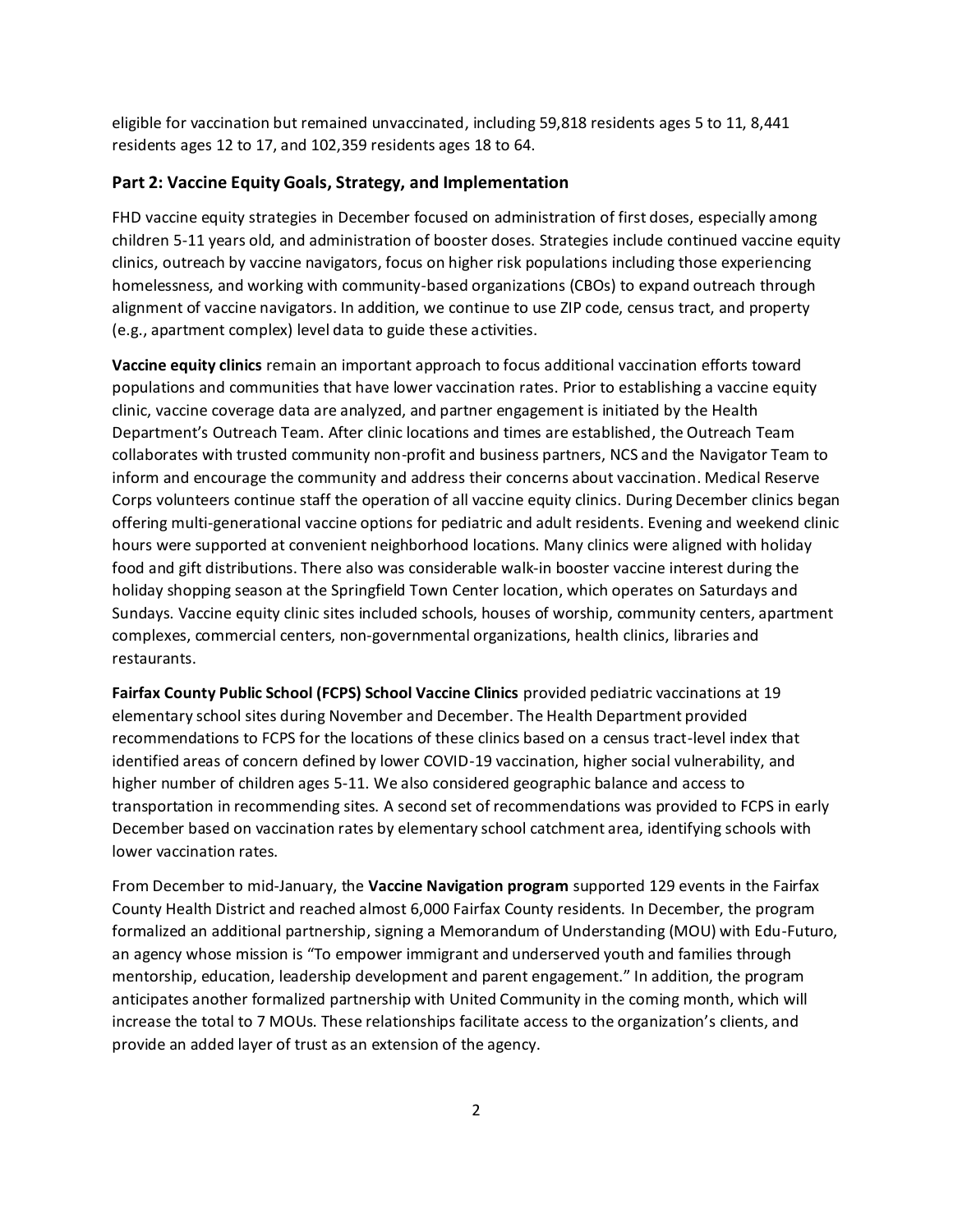The navigators continue to serve Springfield Town Center's vaccine equity clinic by providing support on weekends and being available for questions on specific days throughout the week. They have also participated in multiple neighborhood/community canvassing events to promote vaccine clinics in the surrounding areas. Mobile food distributions continue to be an effective method for engaging with the community, especially when the navigators arrive prior to its start and connect with people while they are waiting in their vehicles. Additionally, the navigators have spent a great deal of time supporting houses of worship and community centers with their vaccine clinics. The navigators continue to collect outcome data for every 5<sup>th</sup> attempted interaction. The outcome data concluded that 41% of the interactions were with residents who are already vaccinated; however, the navigators were able to assist 38% of residents in getting connected to vaccine opportunities: registering for vaccine or directing them to a nearby clinic for an immediate appointment. With the surge in cases due to the Omicron variant, the navigators have experienced greater interest among residents to be connected to booster opportunities. Residents also continue to ask the navigators about options for testing and the navigators assist them in locating testing resources. Health Department Outreach Team and navigators supported community participation in the FCPS elementary school clinics.

**Vaccination of homeless people** continues to be a challenge. At the end of November, 1,056 homeless individuals and shelter staff had been vaccinated at 94 on-site vaccination clinics at drop-in centers, shelters, QPID hotels and with street outreach. The Homeless Nurse Practitioners (NPs) increased their efforts to vaccinate in November as no-turn-away began at shelters on November 15 and the hypothermia prevention program began on December 1. NPs continue to perform outreach to the family shelters for interest in the COVID-19 vaccine for those 12 and older and serve as a resource for the 5-11 population providing information on vaccination locations. Fairfax County participated with several other local health departments in a December 3 CDC *Morbidity and Mortality Weekly Report* article describing vaccination among people who are experiencing homelessness [\(Notes from the Field:](https://www.cdc.gov/mmwr/volumes/70/wr/pdfs/mm7048a4-H.pdf)  [COVID-19 Vaccination Coverage Among Persons Experiencing Homelessness](https://www.cdc.gov/mmwr/volumes/70/wr/pdfs/mm7048a4-H.pdf) — Six U.S. Jurisdictions, December 2020–[August 2021 \(cdc.gov\)\)](https://www.cdc.gov/mmwr/volumes/70/wr/pdfs/mm7048a4-H.pdf).

In November and December of 2021, the **Stronger<sup>2</sup> Project** trained and certified 131 Health Literacy Educators amongst its Project Partners. Project partners then put their health literacy skills into practice at November events for the holidays to include Project Giveback's 27th Annual Thanksgiving food distribution at Gum Springs community center, Turkey Event at Culmore community center, and a Thanksgiving Food Basket Distribution at Woodrow Wilson Library. At these events over 122 vaccine intake forms in Spanish and English were completed.

# **Part 3: Fairfax County Vaccination Overview**

Vaccination at-a-glance**:**

- The rate of vaccination with at least one dose is substantially lower in the 5 to 11 age group (47.4%) compared to those ages 12 and older (89.4%).
- Vaccination rates for those ages 12 and older are lower in the Southeastern portion of Fairfax Health District, including ZIP codes 22310, 22309, 22079, 22315, and 22306. Vaccination rates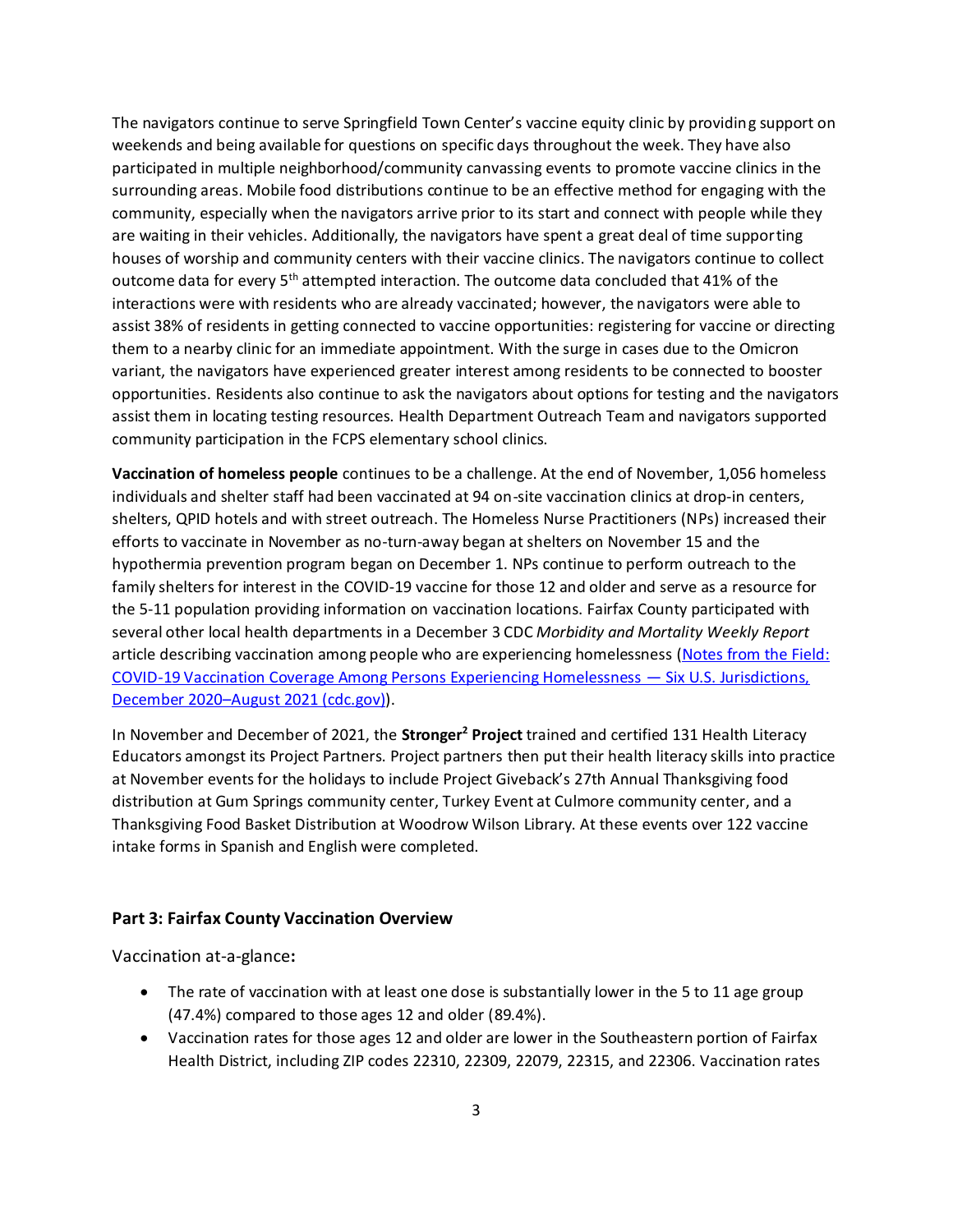for those ages 5 to 11 are similarly lower in the Southeastern region (22309, 22306, 22079), in addition to Bailey's Crossroads (22041) and Reston (20190).

- Among ages 12 and older, White (71%) and Black/African American residents (72%) have the lowest rates of vaccination with at least one dose. Among those ages 5 to 11, the rate of vaccination with at least one dose is lowest among Black/African American (24%) and Hispanic children (32%).
- Booster dose rates among ages 12 and older are lowest among Black/African American (22.7%) and Hispanic residents (23.3%).



Fairfax Health District Vaccination Sites, November and December 2021

As of January 14, 2022, a total of 2,095,011 doses of COVID-19 vaccine have been administered in Fairfax Health District, and 942,891 people had received at least one vaccine dose. This represents 89.3% of the adult ( $\geq$ 18-year-old) population, and 89.4% of those ages 12 and older. The proportion vaccinated in the Fairfax Health District includes more than 98% of persons aged 65 years and older. 359,861 booster/additional doses have been received by Fairfax County Health District residents as of January 14.

In November and December 2021, 360 vaccination sites administered doses to Fairfax Health District residents (see map to left). These sites included 156 pharmacy sites, 135 healthcare providers, 7 sites operated by Fairfax County (including the Tysons's Corner Community Vaccination Center), and 62 vaccine equity clinic sites (including 19 elementary schools).

#### **Part 4: Vaccine Equity Clinic Data**

In November and December 2021, the Health Department partnered with six vaccinating organizations and numerous other partners to implement 118 vaccination events (47 in November and 71 in December). 42 events served adults only, 36 events served both adults and children (including 26 events held at Fairfax County Public Schools), and 30 events served children only. 3,035 doses were administered to 3,022 individuals in November, including 1,562 children ages 5-11. In December, 5,339 doses were administered to 5,311 individuals, including 2,884 children ages 5-11. Among the 8,374 total vaccines administered, there were 3,738 first doses (including Johnson and Johnson), 1,350 second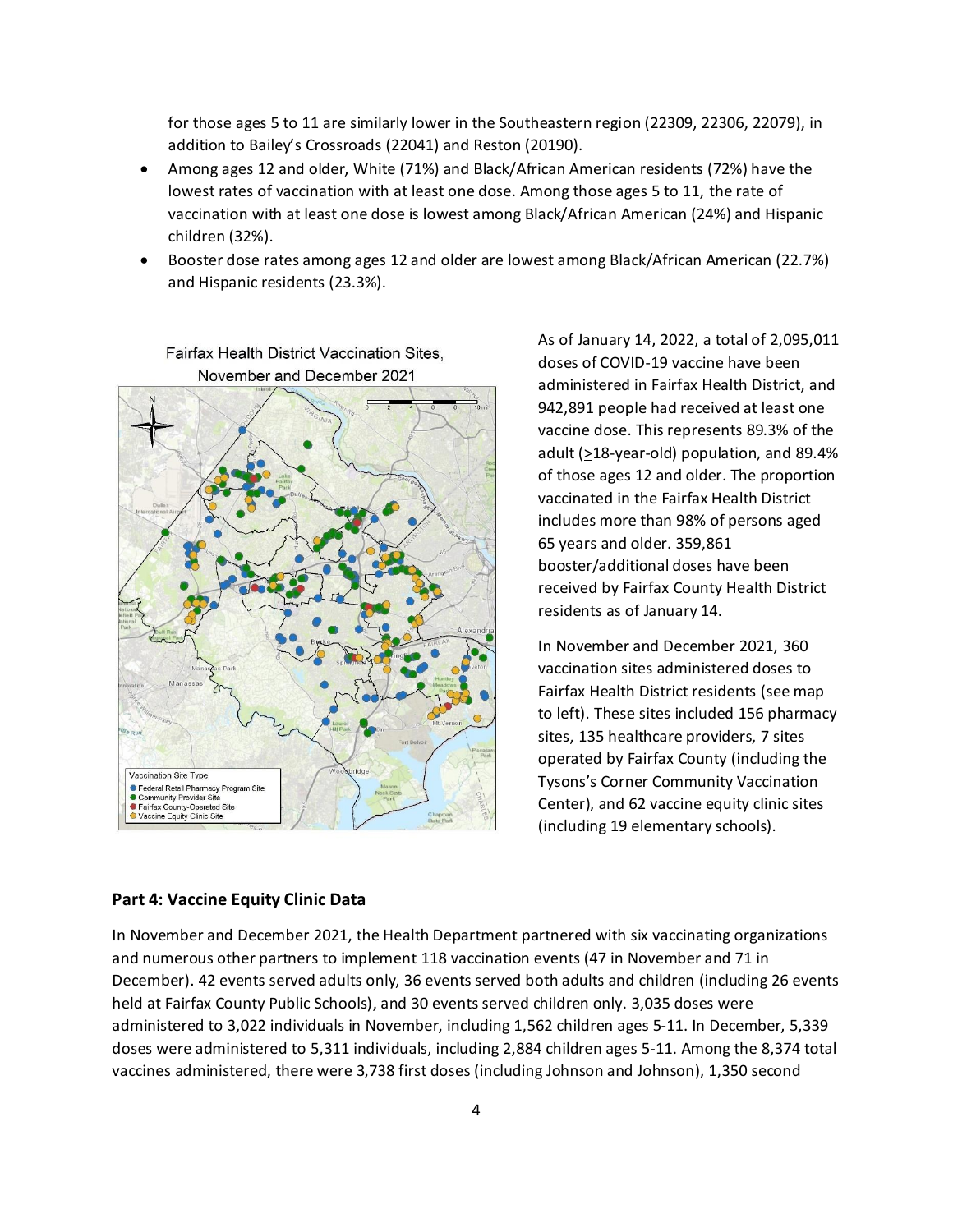doses, and 3,286 third/booster doses. People of color comprised 69.7% of Fairfax Health District residents who received a first dose vaccination during November and December.



Overall, between March and the end of December, a total of 717 vaccine equity clinic events delivered 66,374 vaccine doses representing 3.2% of all doses administered in Fairfax Health District.



#### Equity Clinic Locations

During November and December 2021, vaccine equity clinics were held at 62 sites throughout the Fairfax Health District (see map to left and Appendix A for detailed list; clinic sites from November and December are shown in bold text). Sites included schools (19), houses of worship (12), community centers (9), apartment complexes (5), commercial centers (3), nongovernmental organizations (3), health clinics (3), libraries (1), and restaurants (1). The Health Department's Field Vaccine Team vaccinated staff in closed vaccination events at six additional restaurants. Vaccinations were provided by Neighborhood Health, Safeway, Healthworks, the Field Vaccination Team, Fairfax County Public Schools (FCPS), and AshBritt.

In early November and early December 2021, the Health Department provided recommendations to FCPS for the locations of school-based clinics. These recommendations were based on a census tractlevel index that identified areas of concern defined by lower COVID-19 vaccination, higher social vulnerability, and higher number of residents ages 5-11. We also considered pediatric vaccination rates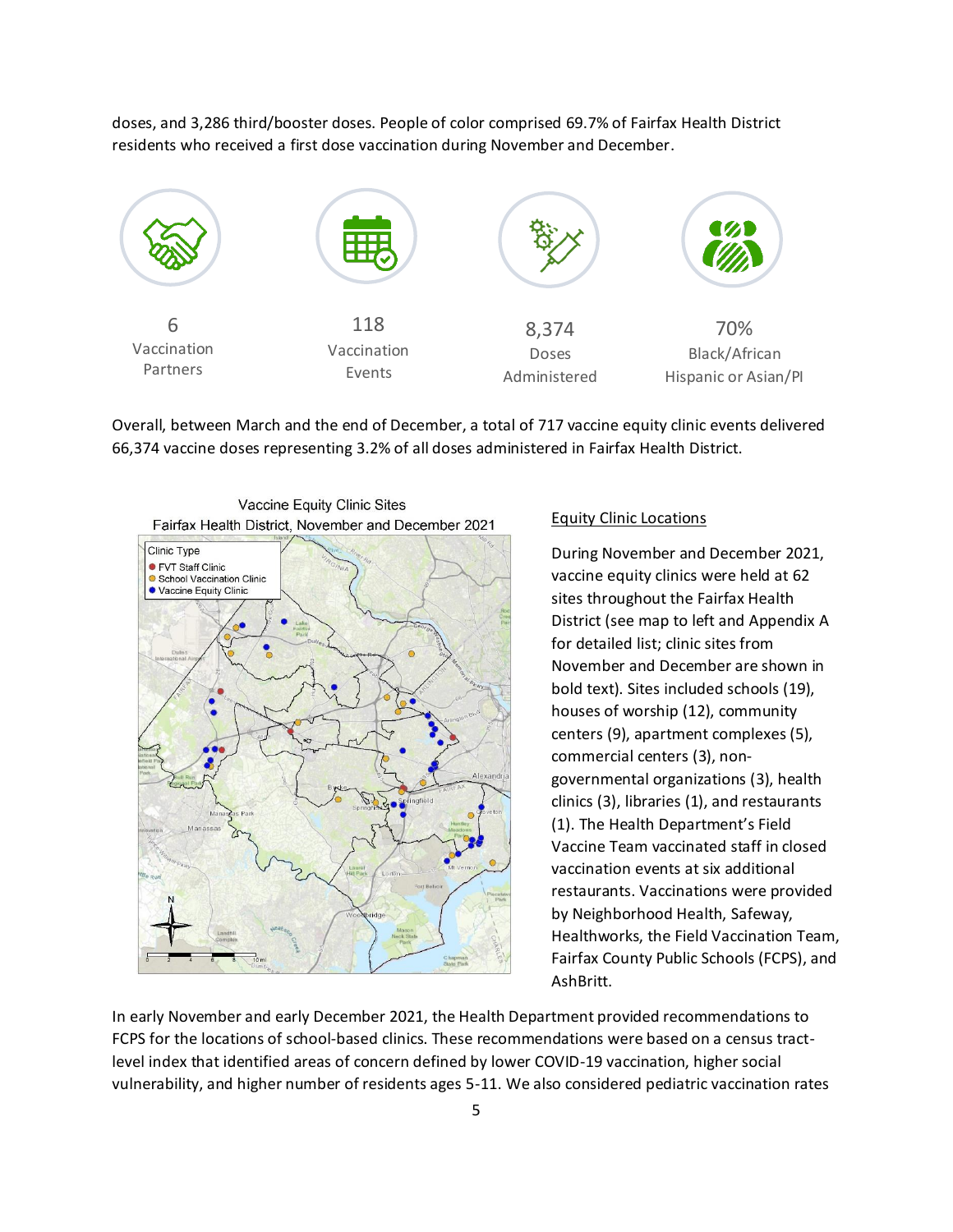by elementary school catchment area, geographic balance, and access to transportation in recommending sites. Many of these suggested sites were among the 19 school-based vaccination sites that delivered vaccinations in November and December 2021.

|                                                                       | Vaccinator Organization and Number of People Vaccinated March - December 2021 |                  |            |           |           |         |         |      |           |               |
|-----------------------------------------------------------------------|-------------------------------------------------------------------------------|------------------|------------|-----------|-----------|---------|---------|------|-----------|---------------|
| Vaccinator<br>Organization                                            | MAR. <sup>1</sup>                                                             | APR <sup>1</sup> | <b>MAY</b> | JUN.      | JUL.      | AUG.    | SEP.    | OCT. | NOV.      | DEC.          |
| Neighborhood<br>Health (NH)                                           | 5,765                                                                         | 8,919            | 7,212      | $3,026^2$ | 925       | 612     | 340     | 87   | 168       | 348           |
| Safeway<br>(SW)                                                       | 1,687                                                                         | 2,589            | $4,385^3$  | $1,952^3$ | $485^{3}$ | $304^3$ | $357^3$ | 8983 | $1,468^3$ | $2,094^{3,4}$ |
| Healthworks<br>(HW)                                                   | 622                                                                           | 881              | 564        | 507       | 261       | 268     | 238     | 258  | 198       | 306           |
| <b>Field Vaccination</b><br>Team (FVT) $-$<br>Open Events             | N/A                                                                           | 1,515            | 1,170      | 599       | 250       | 878     | 201     | 171  | 188       | 263           |
| <b>Field Vaccination</b><br>Team (FVT) $-$<br><b>Closed Events</b>    | N/A                                                                           | N/A              | N/A        | N/A       | N/A       | 28      | 76      | 28   | 6         | 83            |
| <b>Fairfax County</b><br><b>Public Schools</b><br>(FCPS)              | N/A                                                                           | N/A              | N/A        | N/A       | N/A       | N/A     | N/A     | N/A  | 994       | $2,194^3$     |
| AshBritt (ASH)                                                        | N/A                                                                           | N/A              | N/A        | N/A       | N/A       | N/A     | N/A     | N/A  | N/A       | 23            |
| Mason and<br>Partners (MAP)                                           | N/A                                                                           | 664              | 688        | 204       | 155       | 94      | N/A     | N/A  | N/A       | N/A           |
| Adam's<br>Compassionate<br>Healthcare<br>Network (ACHN)               | 1,035                                                                         | 1,464            | 713        | N/A       | N/A       | N/A     | N/A     | N/A  | N/A       | N/A           |
| Chinese<br>American<br>Community<br><b>Health Services</b><br>(CACHS) | N/A                                                                           | 119              | 163        | N/A       | N/A       | N/A     | N/A     | N/A  | N/A       | N/A           |
| <b>Inova Cares</b><br>Clinic for<br>Families (ICCF)                   | 392                                                                           | 392              | N/A        | N/A       | N/A       | N/A     | N/A     | N/A  | N/A       | N/A           |

<sup>1</sup> Total scheduled or vaccinated.

<sup>&</sup>lt;sup>2</sup> Due to building issues, clients originally scheduled at one of Neighborhood Health's Equity clinics from June 16 through the end of the month were served at one of Neighborhood Health's regular clinic sites. The data for these clients could not be separated from those of regular clinic site clients and added to this report. Therefore, the number of people vaccinated at Neighborhood Health in June is likely higher.

<sup>&</sup>lt;sup>3</sup>These numbers are likely higher than the actual number of unique persons who were vaccinated due to missing data that prevented de-duplication of individuals receiving first and second doses during the same month.

<sup>4</sup>During the month of December 2021, Safeway used completed registration forms to represent vaccinations. They estimate that the true number of people served is up to 25% higher.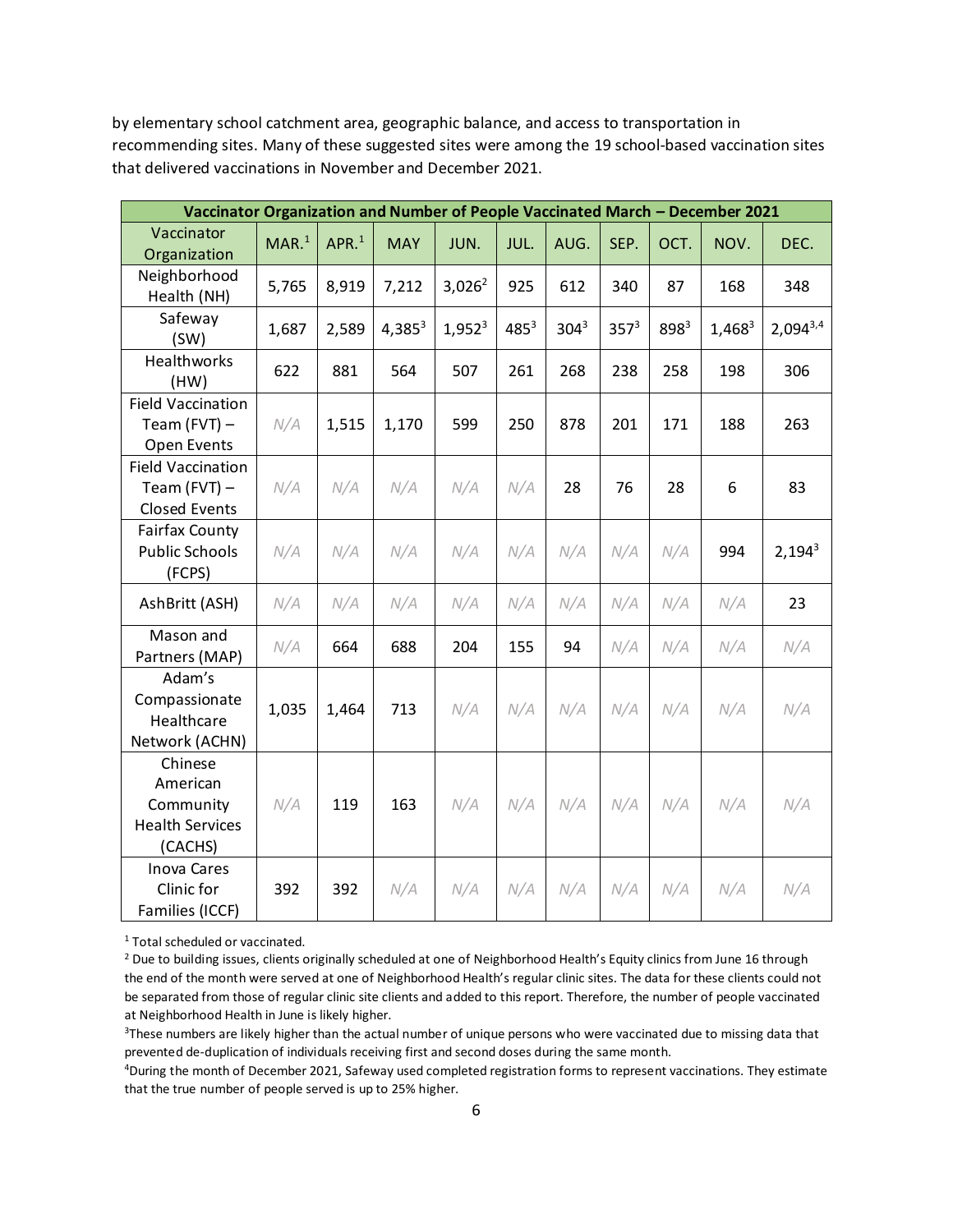#### Race/Ethnicity

There were 3,661 residents of Fairfax Health District for whom race and ethnicity data were collected and who were vaccinated with a first dose of Pfizer, Moderna, or Johnson & Johnson at a vaccine equity clinic (including FCPS clinics) in November or December 2021. Overall, 69.7% of Fairfax Health District residents vaccinated by equity partners identified as either Black/African American, Hispanic, or Asian/Pacific Islander. The number and proportion of Hispanic individuals vaccinated decreased in November and then subsequently rose in December. In both months, this proportion remained far above the percent of Hispanic residents in the overall Fairfax Health District Population (16.2%). In November, Black/African American residents were vaccinated at similar proportion (9.1%) compared to their population proportion (9.2%). In December, they were vaccinated at an increased proportion (13.5%) compared to the previous month.



Percent Scheduled/Vaccinated at Vaccine Equity Clinics Compared to Total FHD Population Proportion, by Month and Race/Ethnicity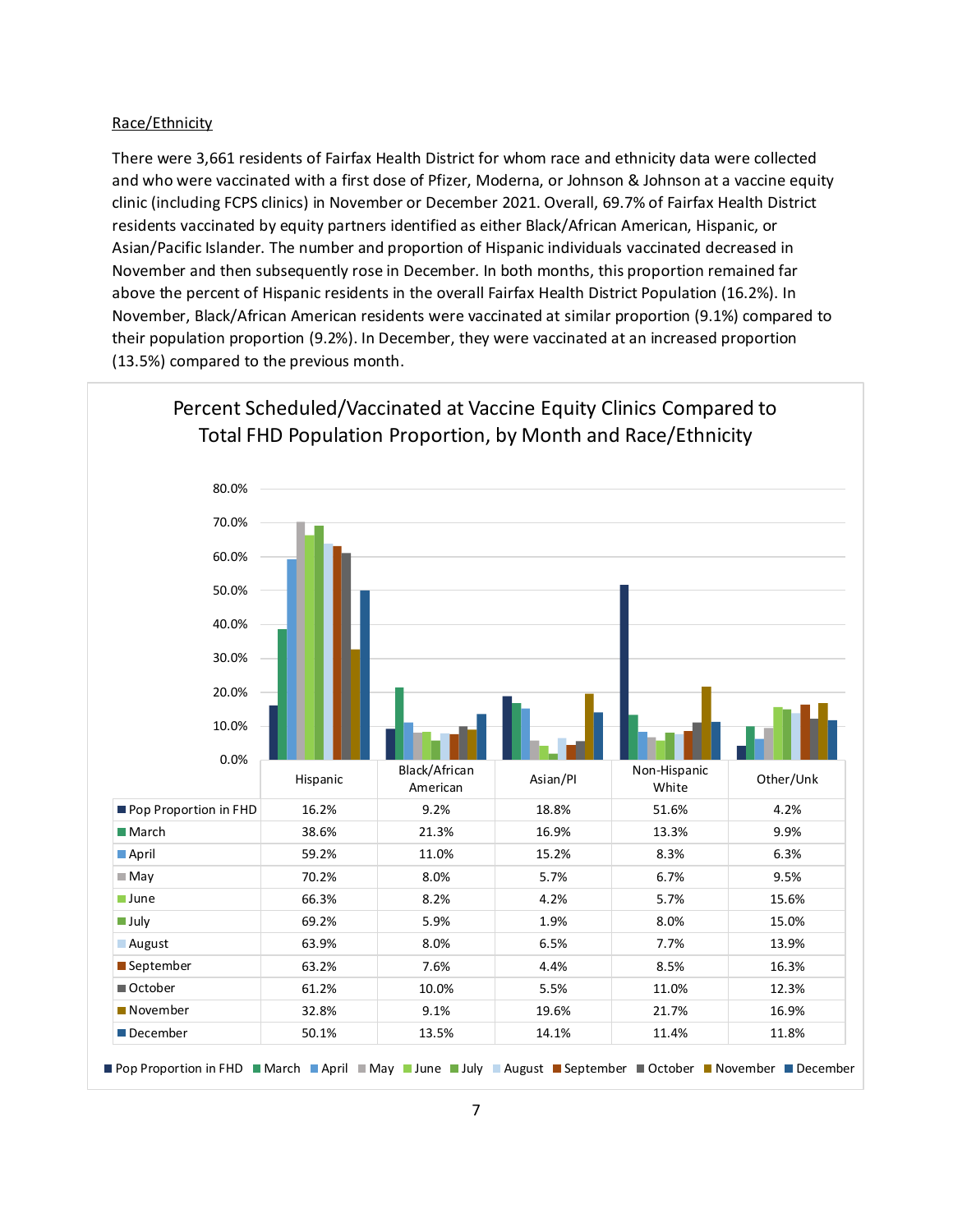ZIP Code

A total of 984 Fairfax Health District residents who received a first dose at a vaccine equity clinic (not including FCPS clinics) in November or December 2021 had a reported ZIP code. 80% of residents with reported ZIP codes lived in one of 15 ZIP codes shown below. Many of these areas are characterized by higher rates of disease and lower vaccination coverage.



Please note that ZIP code data was not obtained for FCPS vaccinations and therefore is not included in the above chart.

# **Part 5: Overall Fairfax Health District Vaccination**

## Race and Ethnicity

Based on Virginia Immunization Information System (VIIS) data, there were 59,890 Fairfax Health District residents who received a first vaccine dose in November at any location, with 54,690 (91%) reporting race and ethnicity. Overall, 24.1% identified as Asian or Pacific Islander, 6.5% identified as Black/African American, 14.0% identified as Hispanic, and 50.1% identified as non-Hispanic White. 37,463 (63%) of the 59,890 Fairfax Health District residents who received a first vaccine dose in November were children ages 5 to 11. 33,727 (90%) of these children reported race and ethnicity. Among this newly eligible age group, 26.1% identified as Asian or Pacific Islander, 5.2% identified as Black/African American, 12.5% identified as Hispanic, and 51.9% identified as non-Hispanic White.

There were 30,804 Fairfax Health District residents who received a first vaccine dose in December at any location, with 27,795 (90%) reporting race and ethnicity. 25.4% of these residents identified as Asian or Pacific Islander, 8.9% identified as Black/African American, 19.1% identified as Hispanic, and 40.0% identified as non-Hispanic White. 9,897 (32%) of the 30,804 Fairfax Health District residents who received a first vaccine dose in December were children ages 5 to 11, with 8,399 (85%) reporting race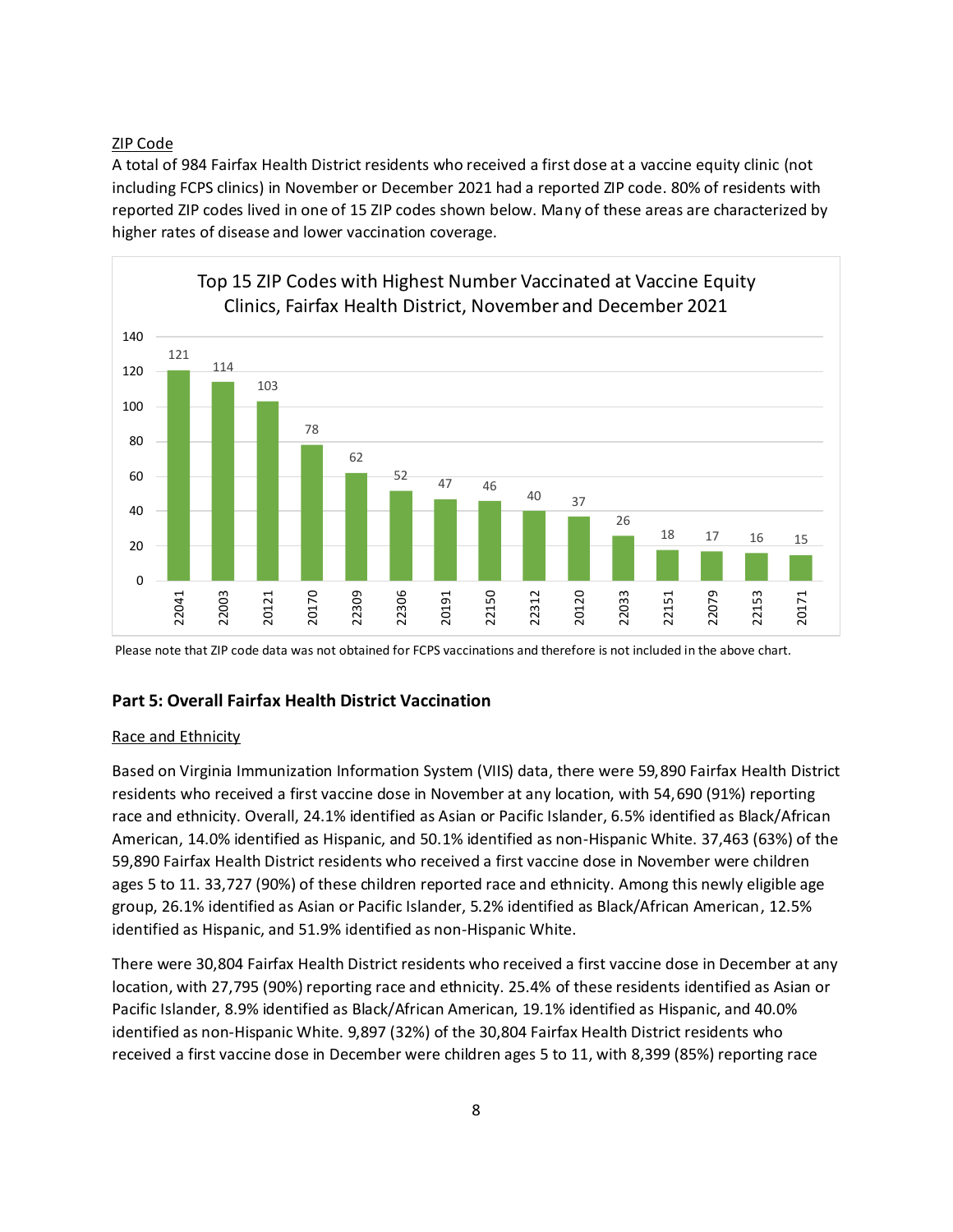and ethnicity. 30.3% of these children identified as Asian or Pacific Islander, 9.5% identified as Black/African American, 25.4% identified as Hispanic, and 28.0% identified as non-Hispanic White.

The proportions of Black/African American residents and Hispanic residents who received vaccinations in November were lower than the proportions of these groups in the Fairfax Health District population overall (see left chart and middle chart). Compared with previous months, an increased proportion of White residents and Asian/Pacific Islander residents were vaccinated during November, driven by the vaccination of children ages 5 to 11. From November to December, there was an increase in the proportion of Asian/Pacific Islander, Black/African American, and Hispanic residents who received their first dose (right chart).



Of the 942,891 Fairfax Health District residents who have been vaccinated as of January 14, 2022, 872,200 (93%) have race and ethnicity included in VIIS. Overall, from December 2020 through January 2022 to-date, Hispanics comprised 16.8% of Fairfax Health District residents vaccinated, Black or African Americans comprised 8.2%, Asian and Pacific Islanders comprised 21.7%, non-Hispanic Whites comprised 44.2%, with 9.1% reporting another race and ethnicity.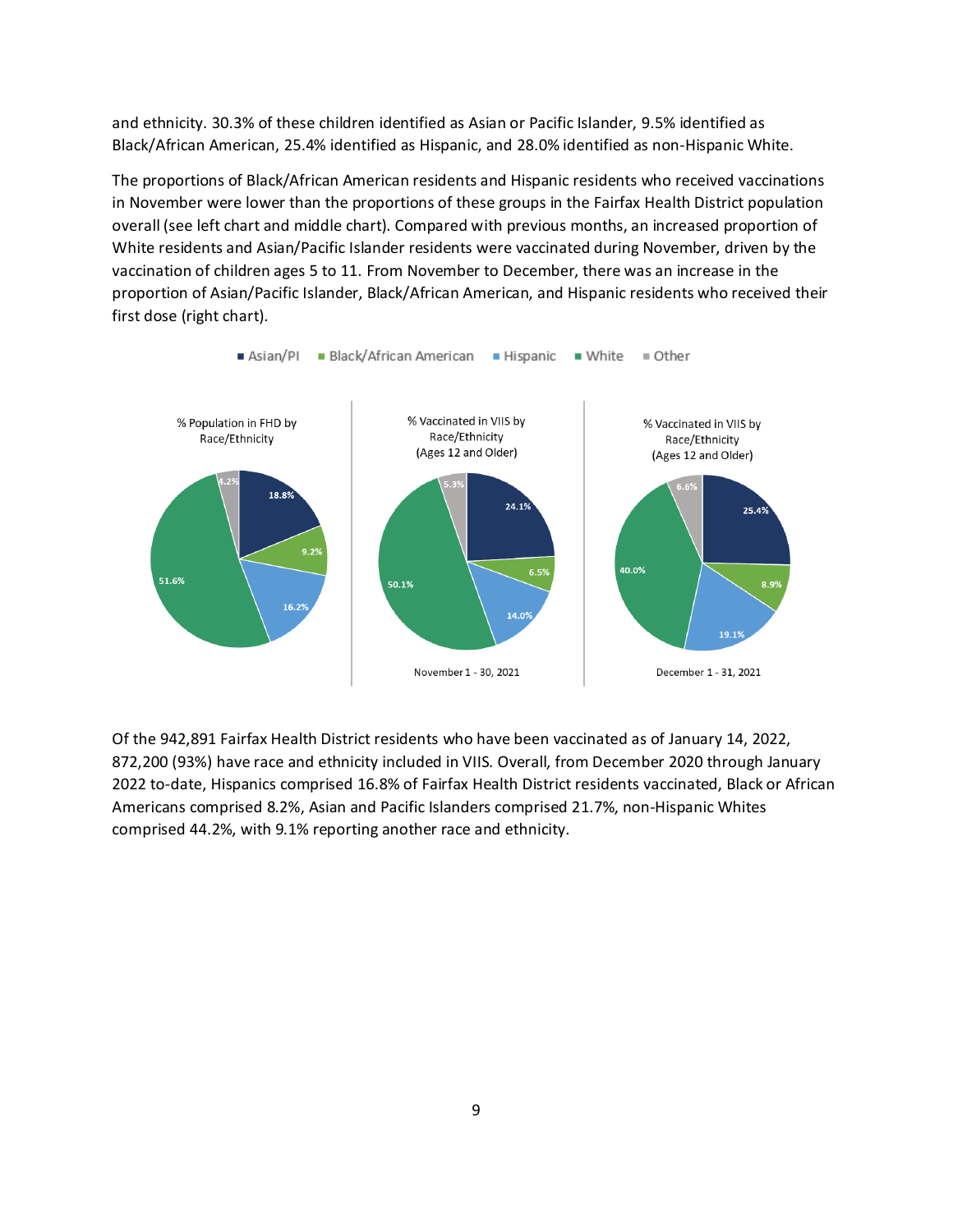

Data for January are through January 14, 2022.

Vaccination data also can be expressed as the cumulative percent vaccinated among the population in each racial/ethnic group. Below is a line graph demonstrating vaccination rates among those ages 12 and older over time. As of January 17, 2022, Hispanic residents had the highest proportion vaccinated with one or more doses followed by Asian and Pacific Islander residents, non-Hispanic White residents, and Black or African American residents.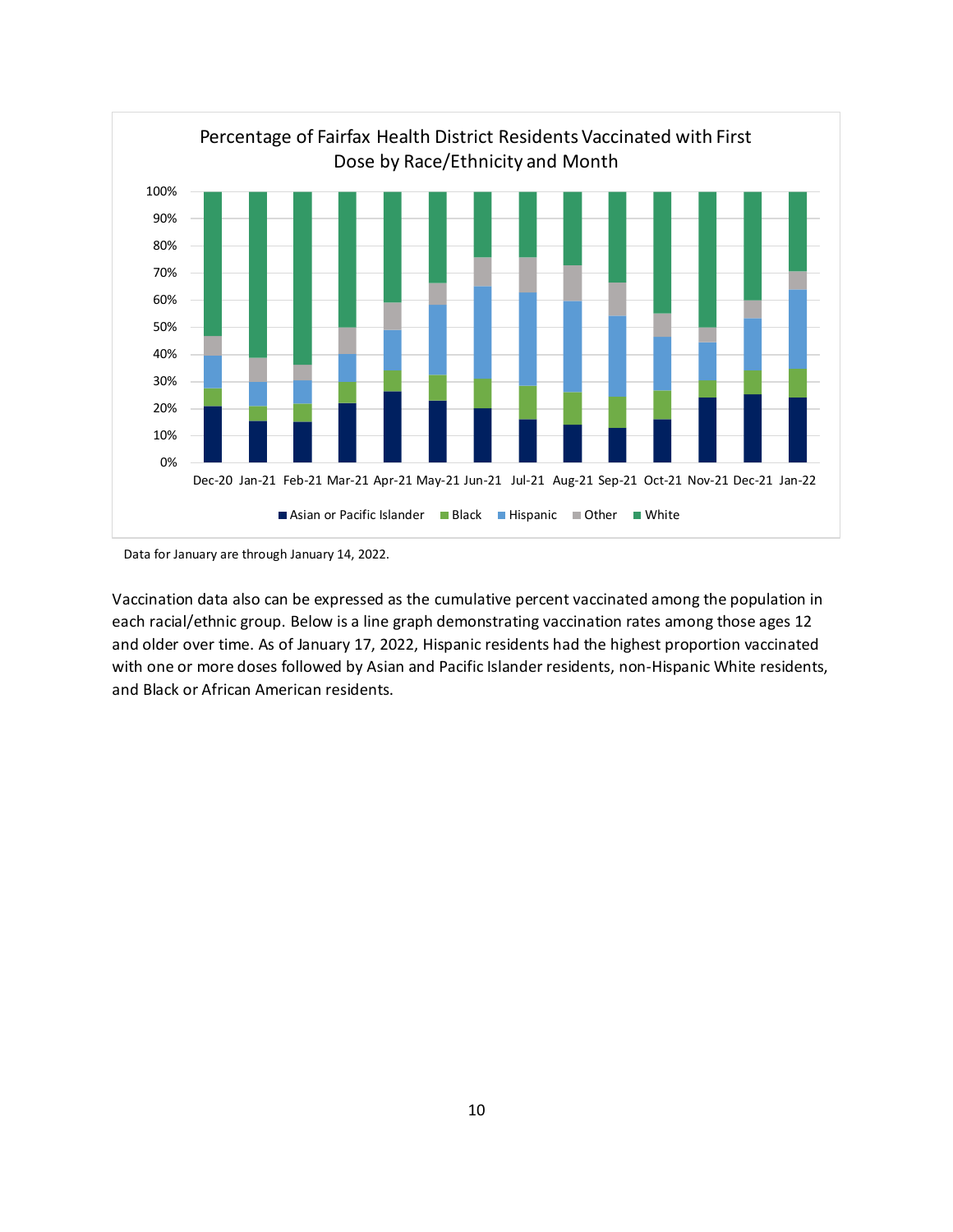

# ZIP Code

The map below on the right shows the cumulative number of vaccine doses administered by ZIP code in the Fairfax Health District based on VIIS data. Overall, among Fairfax Health District residents ages 12 and older, 88.8% had been vaccinated as of December 31– up from 84.6% on November 1 (left map).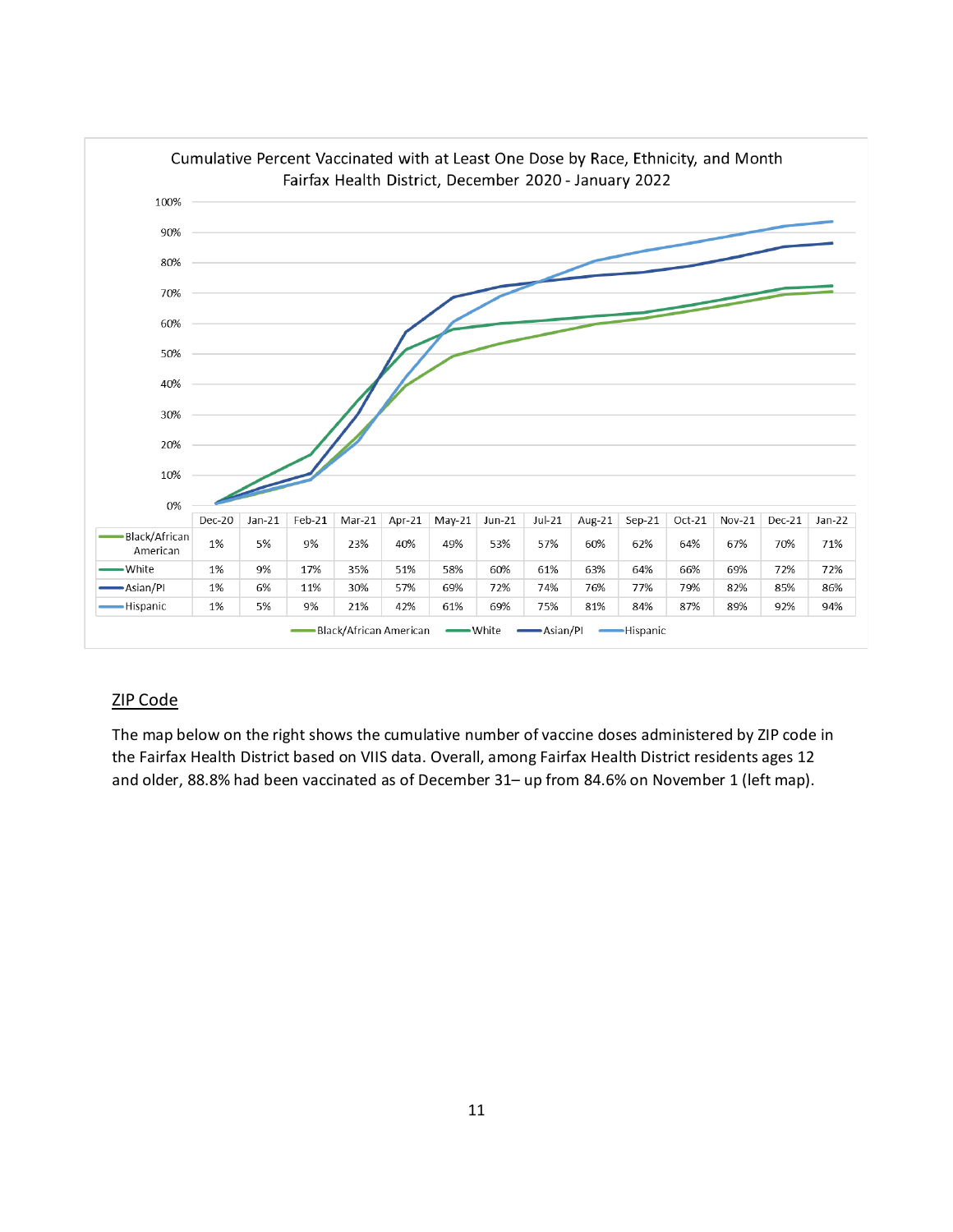

Proportions vaccinated by ZIP code by December 31 range from about 76% to 100%. Areas with higher Black/African American populations along the Richmond Highway corridor generally had lower vaccination rates.

| Percent Ages 12 and Older Vaccinated by ZIP Code as of December 31, 2021 |             |                 |             |
|--------------------------------------------------------------------------|-------------|-----------------|-------------|
|                                                                          | Percent 12+ |                 | Percent 12+ |
| <b>ZIP Code</b>                                                          | Vaccinated  | <b>ZIP Code</b> | Vaccinated  |
| 22027                                                                    | 100.0%      | 20121           | 89.1%       |
| 22180                                                                    | 100.0%      | 22124           | 88.9%       |
| 22101                                                                    | 99.2%       | 22153           | 88.7%       |
| 22182                                                                    | 98.9%       | 22039           | 87.7%       |
| 20170                                                                    | 95.6%       | 22066           | 86.9%       |
| 20171                                                                    | 95.3%       | 20190           | 86.8%       |
| 22102                                                                    | 94.9%       | 20191           | 86.8%       |
| 22043                                                                    | 93.7%       | 22015           | 86.0%       |
| 22181                                                                    | 93.0%       | 22312           | 85.9%       |
| 20151                                                                    | 92.7%       | 20124           | 85.3%       |
| 20120                                                                    | 91.7%       | 22307           | 84.7%       |
| 22031                                                                    | 91.7%       | 22152           | 84.4%       |
| 22151                                                                    | 91.6%       | 22032           | 82.7%       |
| 22033                                                                    | 91.5%       | 22303           | 82.4%       |
| 22003                                                                    | 91.1%       | 22030           | 82.3%       |
| 22150                                                                    | 91.1%       | 22306           | 82.1%       |
| 22042                                                                    | 90.9%       | 22315           | 79.2%       |
| 22044                                                                    | 90.7%       | 22079           | 78.4%       |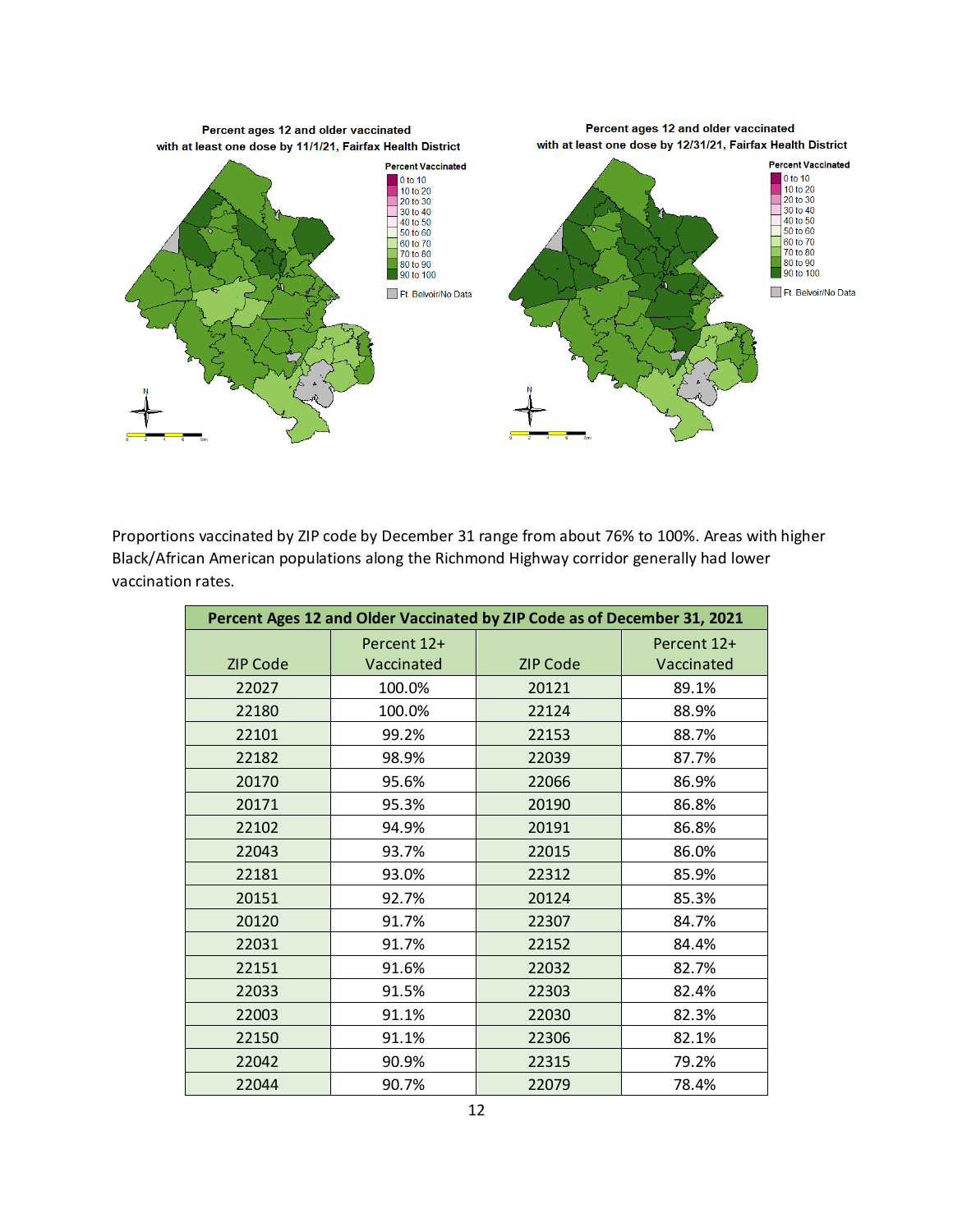| 20194 | 90.4% | 22309 | 77.2% |
|-------|-------|-------|-------|
| 22041 | 89.9% | 22310 | 75.7% |
| 22046 | 89.8% | Total | 88.8% |
| 22308 | 89.2% |       |       |

Population totals per ZIP code are defined using population estimates from the American Community Survey (2019).

The following map shows the absolute change in percent vaccinated among those ages 12 and older by ZIP code from November 1 to December 31, 2021. Increases in the percent vaccinated by ZIP code ranged from 3.2% to 6.3%. Some of the ZIP codes with larger increases in vaccination are those that had lower overall rates at the beginning of the month and that had been foci in vaccine equity efforts, such as 22315.



Pediatric vaccination rates by ZIP code can be viewed in the map and table below. Rates by ZIP code ranged from about 19% to 70%. As of December 31, 43.9% of those ages 5 to 11 had been vaccinated with one or more doses. Areas with lower pediatric vaccination rates are areas of focus for FCPS schoolbased vaccination clinics.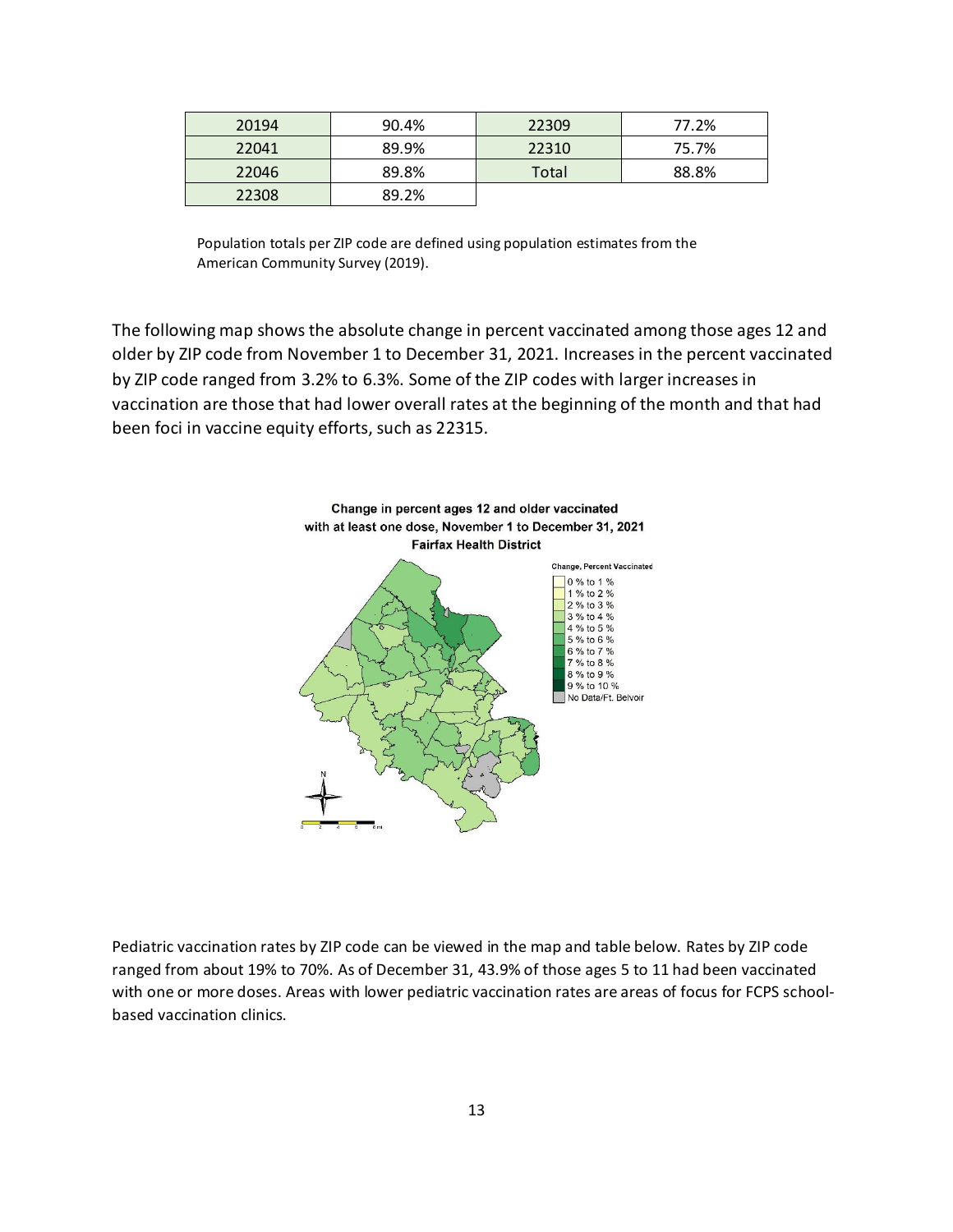

**Percent Ages 5 to 11 Vaccinated by ZIP Code as of December 31, 2021** ZIP Code Percent 5 to 11 Vaccinated | ZIP Code Percent 5 to 11 Vaccinated 69.9% 22015 43.8% 69.0% 20191 43.3% 67.7% 22030 43.2% 65.0% 20120 41.7% 64.7% 22042 41.5% 58.8% 22044 41.5% 58.7% 22310 41.3% 58.3% 20170 40.1% 57.2% 22151 39.8% 56.1% 22303 39.8% 56.0% 22003 39.0% 55.6% 20151 35.7% 55.2% 22312 34.7% 52.9% 22150 33.6% 52.7% 20121 33.2% 50.3% 20190 29.4% 50.0% 22079 26.9% 47.2% 22041 24.7% 46.4% 22306 24.7%

Percent ages 5 to 11 vaccinated with at least one dose by 12/31/21, Fairfax Health District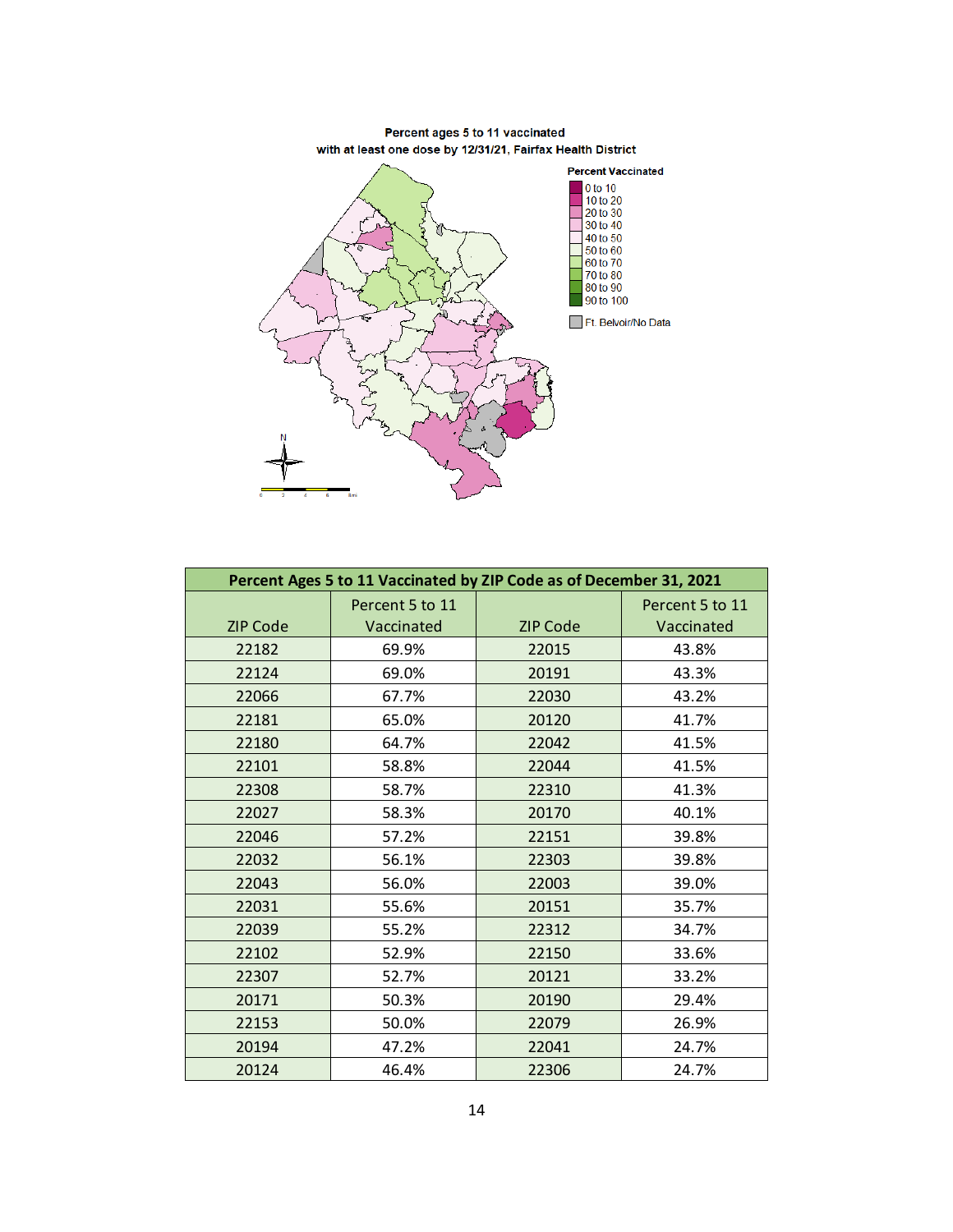| 22033 | 45.3% | 22309 | 19.4% |
|-------|-------|-------|-------|
| 22315 | 44.8% | Total | 43.9% |
| 22152 | 44.4% |       |       |

Population totals per ZIP code are defined using population estimates from the American Community Survey (2019).

#### **Part 6: Fairfax Health District Booster Dose Vaccination**

As of January 17, 2022, 368,504 FHD residents have received a third/booster dose. This represents 36.9% of those ages 12 and older, 39.4% of those ages 18 and older, and 65.6% of those ages 65 and older. Administered booster doses can be viewed by race/ethnicity below.

| Number of Residents Vaccinated with Booster Dose by Race/Ethnicity |                                                     |                                                            |  |  |
|--------------------------------------------------------------------|-----------------------------------------------------|------------------------------------------------------------|--|--|
| Race/Ethnicity                                                     | <b>Total Number Vaccinated</b><br>with Booster Dose | Percentage of Total<br><b>Vaccinated with Booster Dose</b> |  |  |
| Asian/Pl                                                           | 89894                                               | 24.39%                                                     |  |  |
| Black/African American                                             | 23157                                               | 6.28%                                                      |  |  |
| Hispanic                                                           | 35559                                               | 9.65%                                                      |  |  |
| Other Race                                                         | 12103                                               | 3.28%                                                      |  |  |
| Unknown                                                            | 6288                                                | 1.71%                                                      |  |  |
| White                                                              | 201503                                              | 54.68%                                                     |  |  |
| Total                                                              | 368504                                              | 100.00%                                                    |  |  |

Data are through January 17, 2022.

Booster dose eligibility by age group has changed over time. On August 13, 2021, the Centers for Disease Control and Prevention (CDC) recommended third doses of mRNA COVID-19 vaccine to those who are moderately to severely immunocompromised. On September 24, the CDC recommended Pfizer vaccine booster doses for persons 65 years and older, residents of long-term care settings, persons 50-64 years old with underlying medical conditions, and persons 18-49 years old with underlying medical conditions and/or increased occupational or institutional risk. On November 19, the CDC expanded booster dose recommendations to include all persons 18 years and older. On December 29, the CDC strengthened this recommendation, communicating that all individuals 18 and older *should* receive their booster shot six months after completion of the two-dose mRNA series, and two months after initial Johnson & Johnson vaccine. In early January 2022, the CDC recommended that individuals 18 and older receive their booster shot five months after completion of the two-dose mRNA series. On January 5, 2022, the CDC recommended Pfizer booster doses for children ages 12-17 five months after initial Pfizer vaccination series.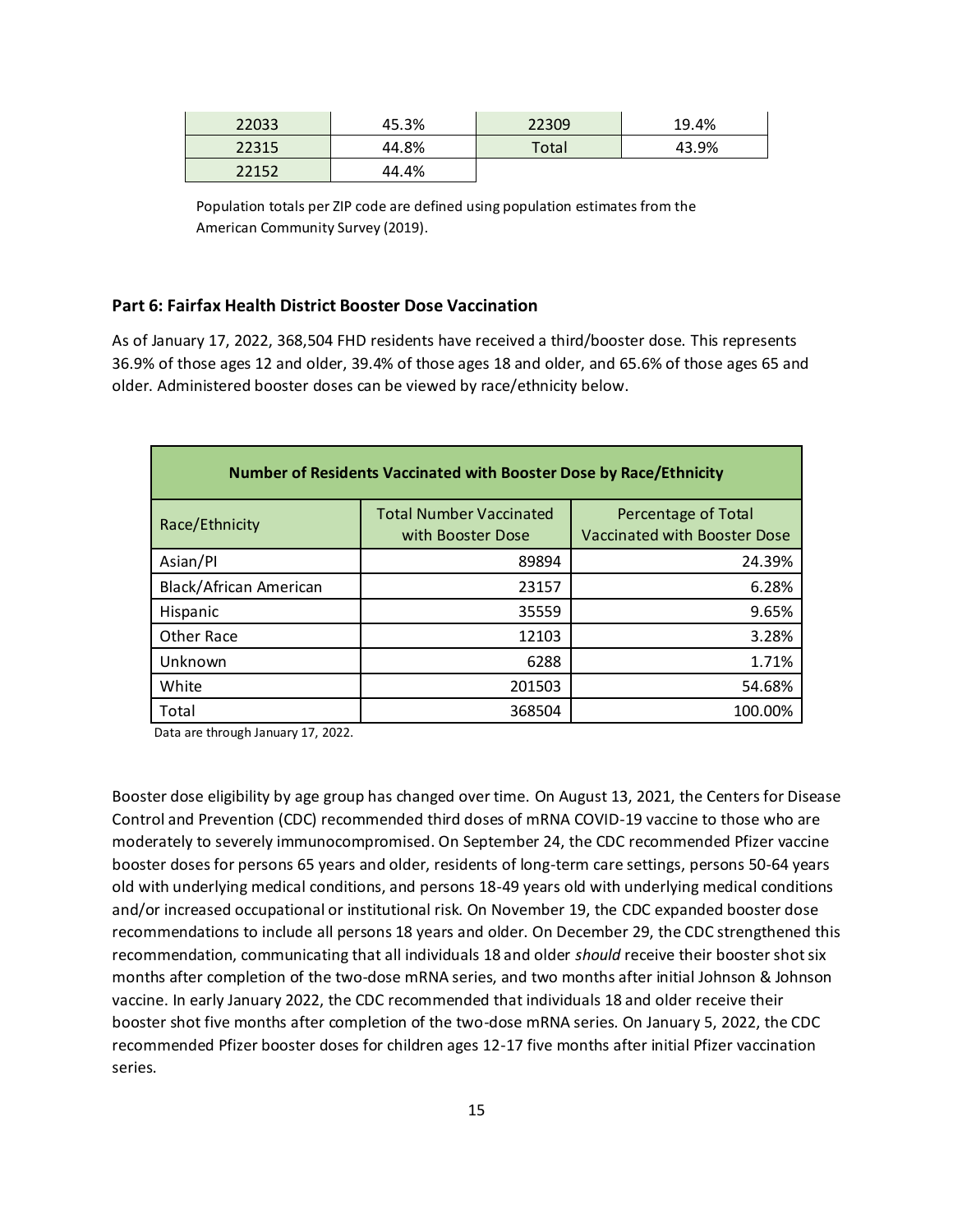Booster dose vaccination rates by race/ethnicity among those 12 and older, 18 and older, and 65 and older can be viewed in the chart below.



Data are through January 17, 2022. Vaccination rates by race and ethnicity are lower than overall vaccination rates among ages 65 and older due to the use of the 2019 Bridged-Race Population Estimates (NCHS) for denominators. This dataset estimates a greater number of people in the age category 65 and older compared to the ACS 2019 population estimates, which are used to obtain overall rates among those ages 65 and older.

In Fairfax Health District, greater proportions of non-White residents have received booster doses over time. For example, among residents ages 65 and older who received a booster dose in November, 20.5% identified as Asian/PI, 7.4% as Black/African American, and 7.8% as Hispanic. Among residents of the same age group who received a booster dose in December, 23.6% identified as Asian/PI, 9.3% as Black/African American, and 10.8% as Hispanic. This trend was observed among the age group 18 and older as well (see charts below).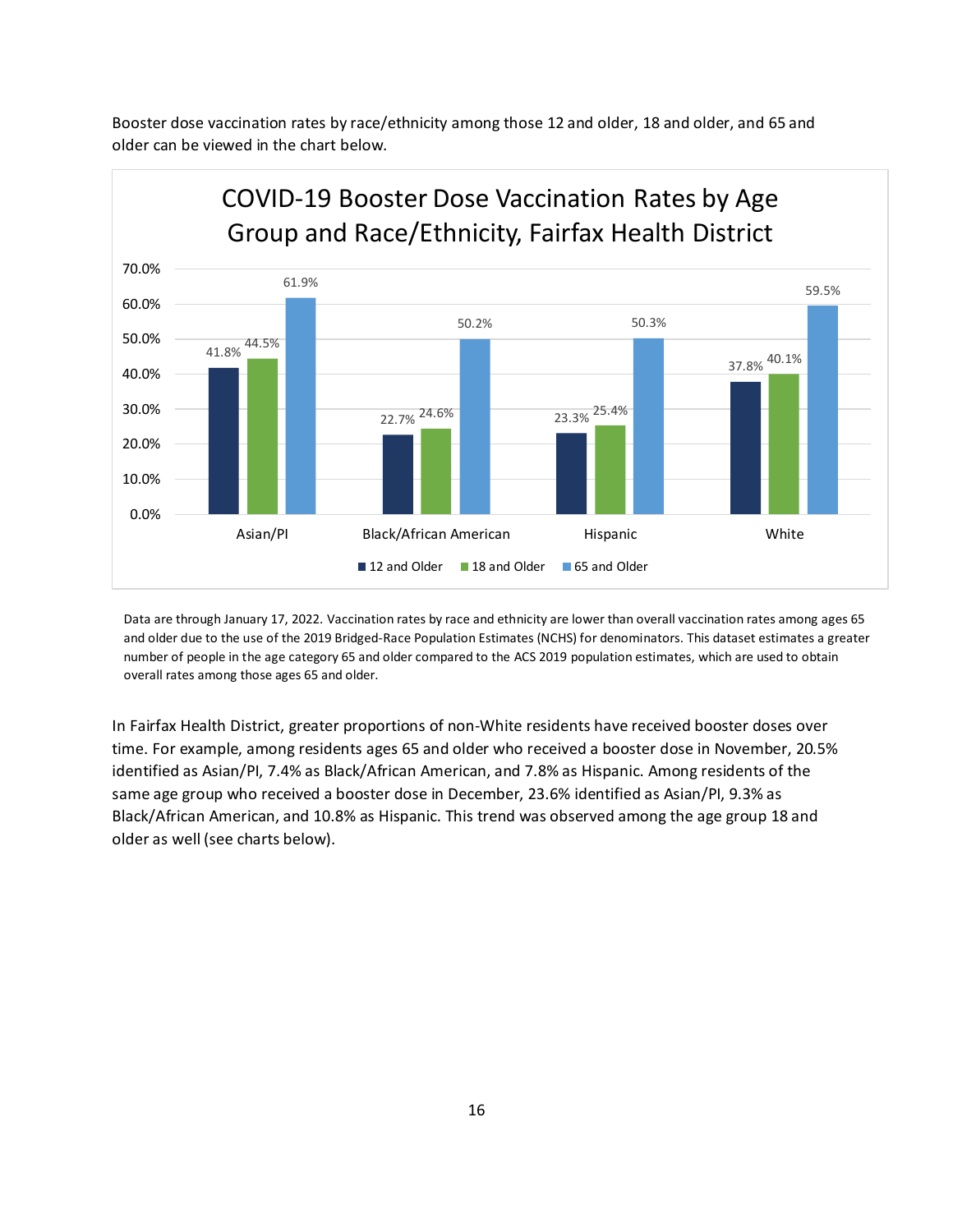



Data for January are through January 17, 2022.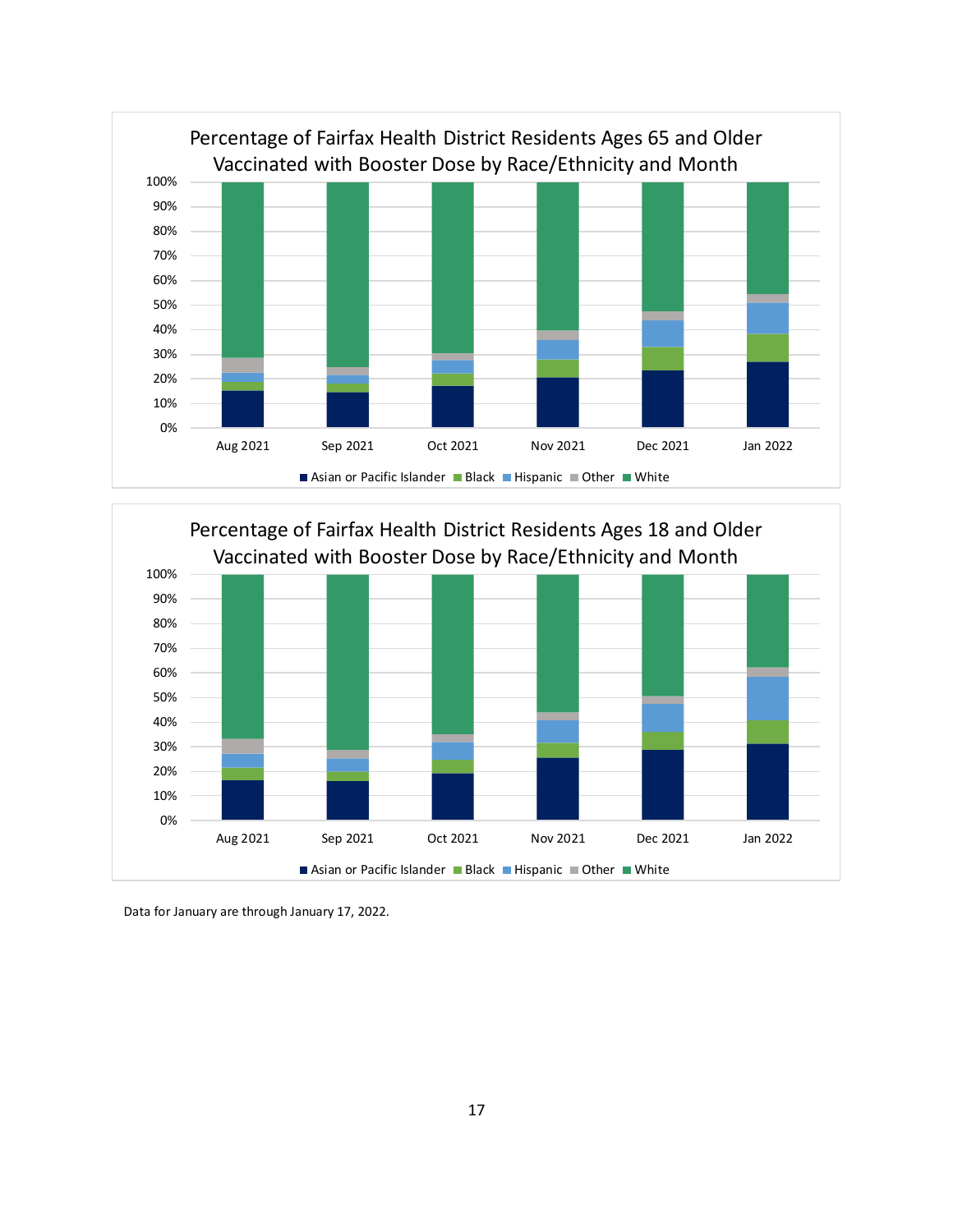# **Part 7: Fairfax Health District Pediatric Vaccination**

As of January 17, 2022, a total of 50,753 children ages 5-11 years have been vaccinated in Fairfax Health District, representing 47.4% of this age group. Race/ethnicity data is known for 89% of these children. Among those with known race/ethnicity, 45.6% are non-Hispanic White, 26.7% are Asian/PI, 16.4% are Hispanic, 6.4% are Black/African American, and 4.9% report another race/ethnicity.



| <b>Number and Percent of Residents Ages 5 to 11</b><br><b>Vaccinated by Race/Ethnicity</b> |                             |                                  |                       |
|--------------------------------------------------------------------------------------------|-----------------------------|----------------------------------|-----------------------|
| Race/Ethnicity                                                                             | <b>Number</b><br>Vaccinated | Total<br>Population <sup>1</sup> | Percent<br>Vaccinated |
| White                                                                                      | 20,531                      | 50,921                           | 40.3%                 |
| Asian/Pl                                                                                   | 12,035                      | 20,923                           | 57.5%                 |
| Hispanic                                                                                   | 7,373                       | 23,086                           | 31.9%                 |
| Black/African<br>American                                                                  | 2,886                       | 11,849                           | 24.4%                 |
| Other                                                                                      | 2,205                       | N/A                              | N/A                   |
| Unknown                                                                                    | 5,723                       | N/A                              | N/A                   |
| Total                                                                                      | 50,753                      | 106,962                          | 47.4%                 |

Vaccination coverage was 40.3% for non-Hispanic White children aged 5-11 years, compared to 31.9% of Hispanic children and 24.4% of Black/African American children. Among those with known race/ethnicity, Asian and Pacific Islander children have the greatest vaccination coverage (57.5%).

<sup>1</sup>Population estimates data source: 2019 National Center for Health Statistics (NCHS) Bridged-Race population estimates.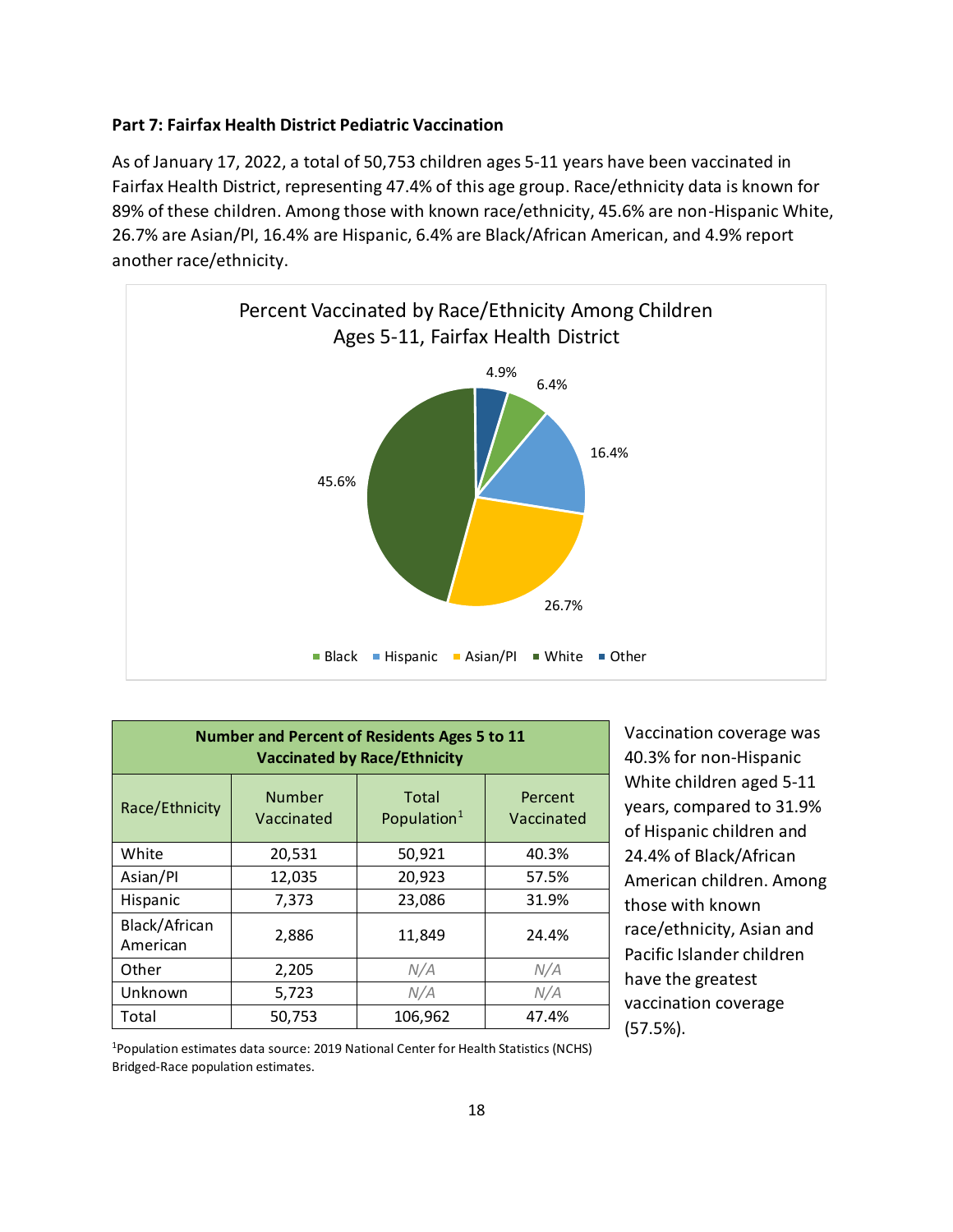More children ages 5-11 years reported getting vaccinated at pharmacy chains (29%) than any other provider type. 26% of children ages 5-11 were vaccinated at public health clinics (including the Government Center), 18% were vaccinated at "Other" sites which includes the Tyson's Corner Community Vaccination Center, and 15% were vaccinated at pediatrician offices. Sites designated as "hospital" include practices associated with Inova, which accounted for 5% of pediatric vaccinations.



The highest proportion of Black/African American children ages 5-11 were vaccinated at a pharmacy chain (36%), followed by public health clinics (25%), "Other" sites (12%), and pediatrician offices (10%). Among Hispanic children, 30% were vaccinated at a pharmacy chain, 21% were vaccinated at a public health clinic, 20% were vaccinated at pediatrician offices, and 16% were vaccinated at "Other" sites.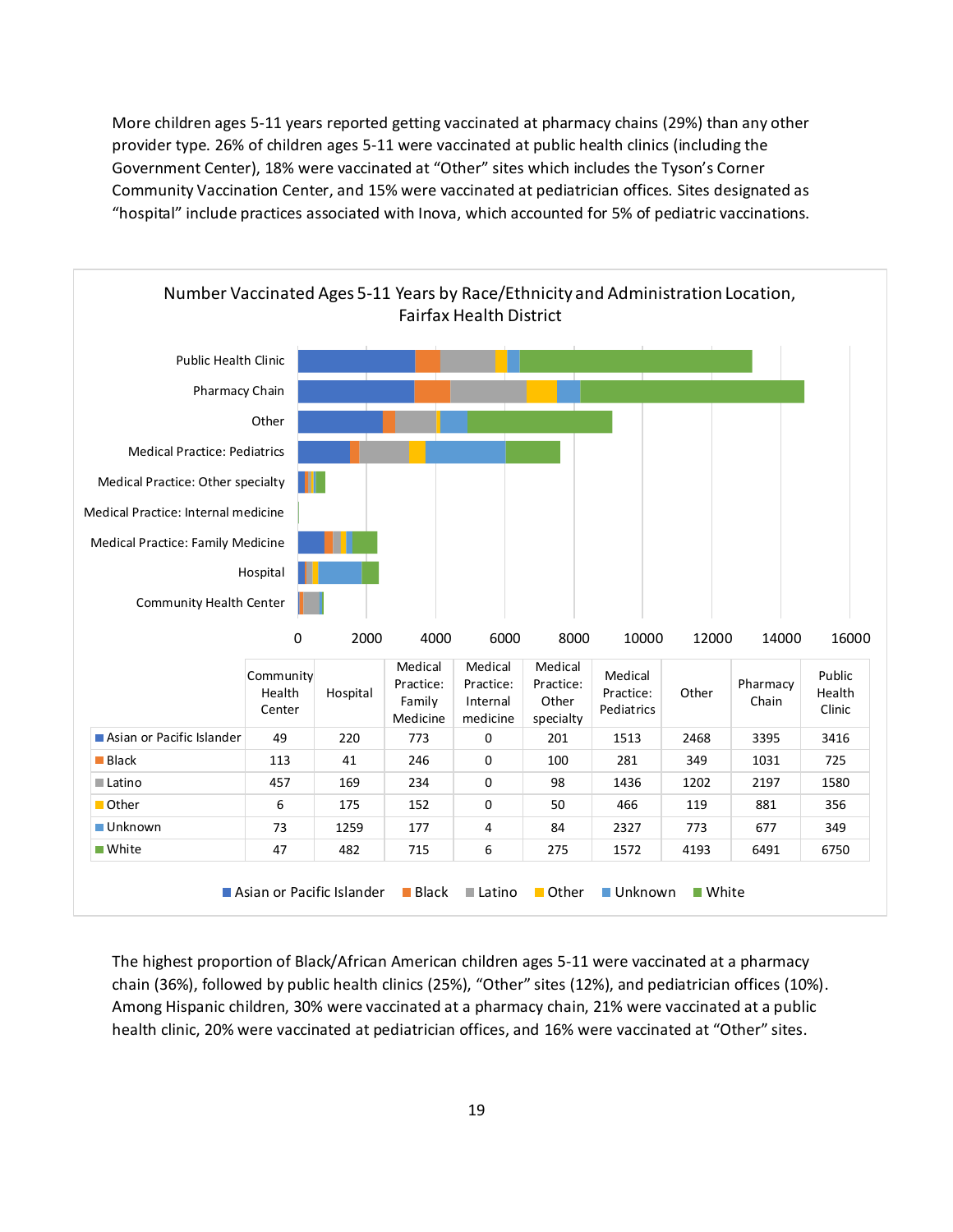A total of 2,193 children ages 5-11 years were vaccinated with their first dose at one of 19 FCPS schoolbased vaccination clinics in Fairfax Health District. Among the 1,993 children with known race/ethnicity, 11.9% were Black/African American, 41.1% were Hispanic, 21.0% were Asian/PI, and 22.9% were non-Hispanic White.



## **Part 8: Data from People Experiencing Homelessness**

Vaccination of homeless services staff and shelter clients began in January 2021. During the one-year period ending December 31, Fairfax County Health Department nurse practitioners serving the homeless population vaccinated over 1,000 clients and staff at more than 90 vaccine clinics. Vaccinations were paused in early January 2022 due to COVID-19 outbreaks in homeless shelters. Updated vaccination information will be provided in the February report.

#### **Part 9: Conclusions**

The COVID-19 surge associated with the Omicron variant has far exceeded other COVID-19 waves in Fairfax County and nationwide. This high case rate, reduced severity of infection, the high proportion of the population having some immunity due to vaccination or infection, a shorter incubation period and most transmission occurring before or shortly after the onset of illness, and increased use of home testing where results generally are not reported to public health, all have contributed to changes in the public health response. CDC has revised guidelines for isolation and quarantine, shortening the period when one needs to stay home and away from others. Public health investigations are being prioritized to high-risk individuals and settings including long-term care facilities and other congregate settings, and investigation of outbreaks. VDH also has provided updated guidance for K-12 schools emphasizing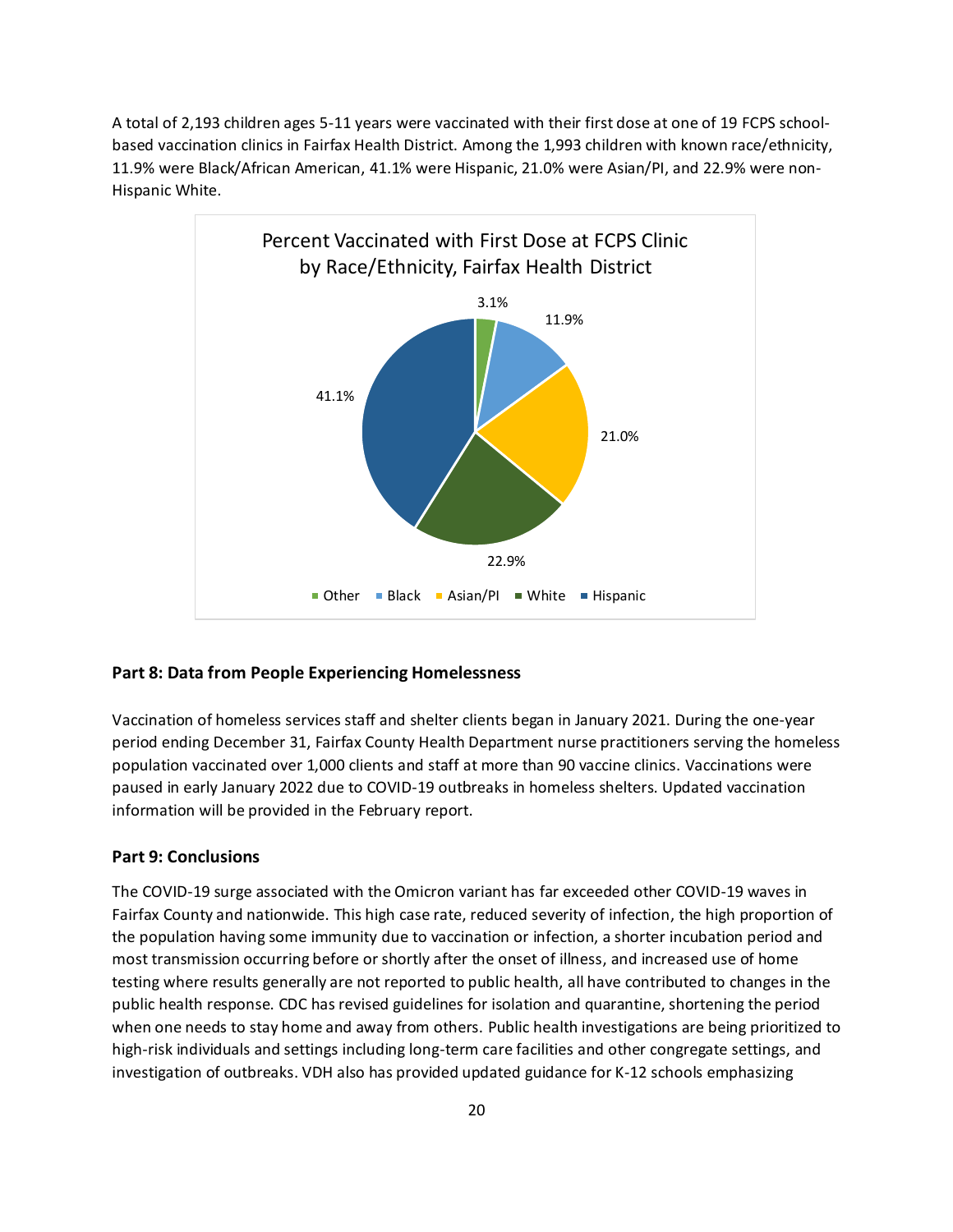parental roles such as ensuring that ill children remain home from school, and school roles such as deciding on exclusions. VDH also recommended not conducting contact tracing for individual (sporadic) cases with health departments focusing on outbreak detection and response.

In the context of these changes, vaccination remains the most important approach to reduce infection and its consequences. As highlighted in this and in previous vaccine equity reports, the health department has focused considerable effort to reach individuals who are not yet vaccinated and to encourage booster vaccination among those who are eligible. Efforts have targeted underserved populations and have been driven by data on rates of disease and vaccination at sub-Zip Code geographic levels such as census tracts, elementary school catchment areas, and apartment complexes. Significant boots-on-the-ground work of the health department's Outreach Team and vaccine navigators, working with CBOs and other trusted community resources, agencies such as NCS and FCPS, and linguistically and culturally appropriate communications has been devoted to reducing barriers to vaccination, addressing the causes of hesitancy, resolving ambivalence and increasing motivation to get immunized. As higher vaccination rates are achieved, it becomes more challenging to reach those who still are not immunized against COVID-19.

As we begin 2022, vaccine equity strategies will continue to focus on increasing booster dose rates and immunizing our youngest residents. Those who already received the primary vaccination series are likely less hesitant and challenges may be primarily their knowledge of the importance of the booster, motivation, and logistical issues. In each of November and December, more than 100,000 County residents received a booster or third vaccine dose. Vaccination of children from 5-11 years old also remains an opportunity. While vaccination rates among adolescents 12-17 years old exceeds 90%, vaccination of 5-11 year olds remains at less than 50%. In February and March, vaccination clinics are being scheduled at 20 FCPS schools that have lower vaccination rates to provide an additional option for vaccination, with parents providing consent but not required to be present at the time of vaccination. The Health Department is working with FCPS in mobilizing the community to support these events and to address concerns among families.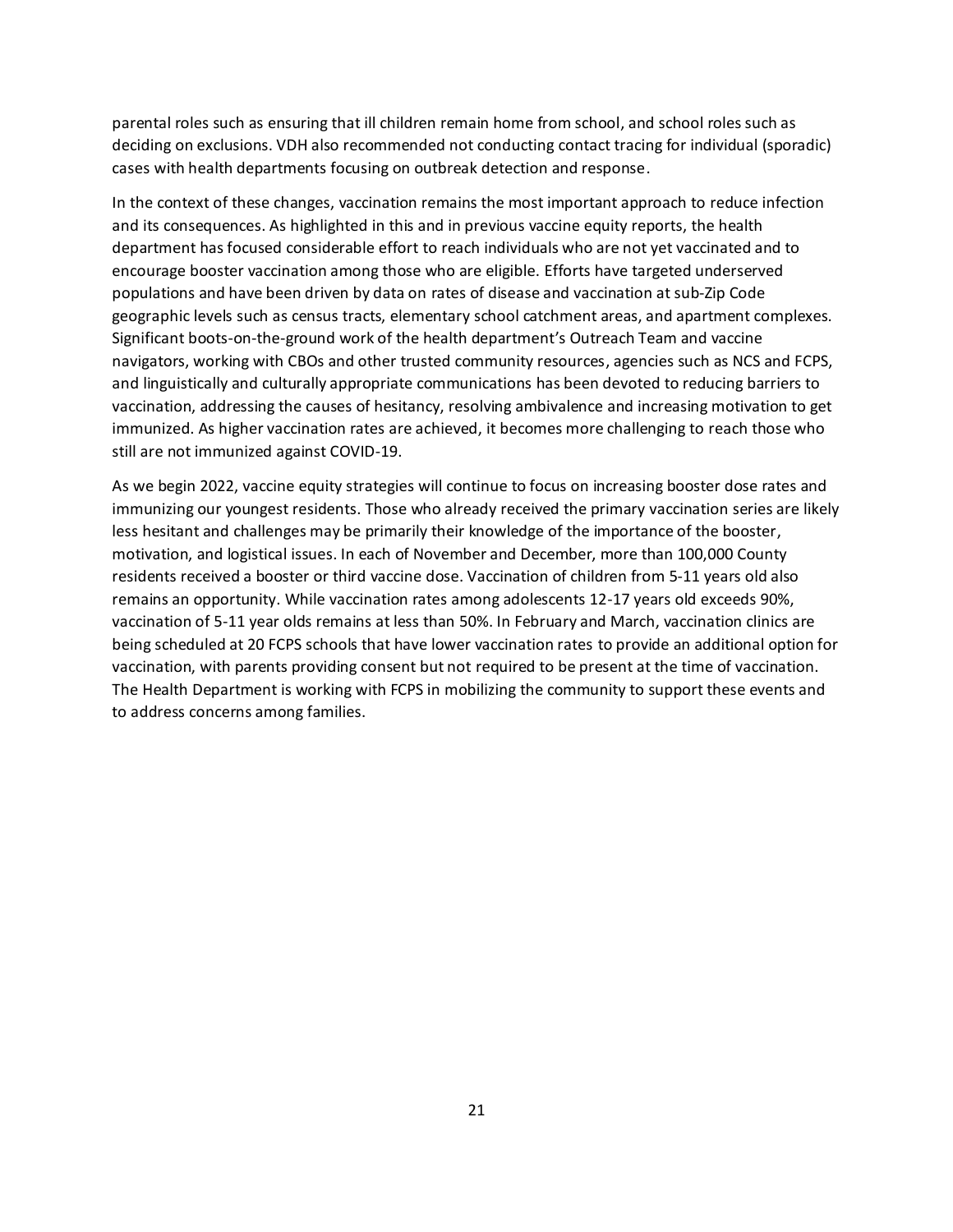# **Appendix A: Vaccine Equity Clinic Sites**

Shown below are vaccine equity clinic sites from March 2021 through December 2021. Clinic sites with events held in November and December 2021 are bolded. A map of vaccine equity clinic sites operating in November and December can be found on page 5.

| Vaccinator Organization and Vaccine Equity Clinic Site, March - December 2021 |                                                           |  |  |  |
|-------------------------------------------------------------------------------|-----------------------------------------------------------|--|--|--|
| <b>Clinic Site</b><br><b>Vaccinator Organization</b>                          |                                                           |  |  |  |
|                                                                               | (Bolded Sites Operated in November and December 2021)     |  |  |  |
|                                                                               | <b>Annandale United Methodist Church's Mission Center</b> |  |  |  |
| Neighborhood Health (NH)                                                      | <b>Audubon Estates</b>                                    |  |  |  |
|                                                                               | <b>Bethlehem Baptist Church</b>                           |  |  |  |
|                                                                               | Dar Al-Hijrah Islamic Center                              |  |  |  |
|                                                                               | <b>Sacramento Center</b>                                  |  |  |  |
|                                                                               | <b>Woodlawn Garden Apartments</b>                         |  |  |  |
|                                                                               | <b>Woodrow Wilson Library</b>                             |  |  |  |
|                                                                               | <b>Bailey's Community Center</b>                          |  |  |  |
|                                                                               | Creekside Village Community Center                        |  |  |  |
|                                                                               | <b>Culmore Family Resource Center</b>                     |  |  |  |
|                                                                               | Expobol at Pender Business Park                           |  |  |  |
|                                                                               | <b>Fairmont Gardens</b>                                   |  |  |  |
|                                                                               | First Christian Church of Falls Church                    |  |  |  |
|                                                                               | Lerner Morningside Community                              |  |  |  |
|                                                                               | Mt. Vernon High School                                    |  |  |  |
|                                                                               | <b>Oakview Gardens Apartments</b>                         |  |  |  |
|                                                                               | Vienna Presbyterian Church                                |  |  |  |
|                                                                               | Columbia Baptist Church                                   |  |  |  |
|                                                                               | <b>Graham Road Community Center</b>                       |  |  |  |
|                                                                               | Groveton Baptist Church                                   |  |  |  |
|                                                                               | Groveton Elementary School                                |  |  |  |
|                                                                               | <b>Gum Springs Community Center</b>                       |  |  |  |
|                                                                               | Kidst Slassie Ethiopian Orthodox Church                   |  |  |  |
|                                                                               | Knights of Columbus                                       |  |  |  |
|                                                                               | <b>Stony Brook Apartments</b>                             |  |  |  |
|                                                                               | <b>Bailey's Community Center</b>                          |  |  |  |
| Safeway (SW)                                                                  | <b>Bethlehem Baptist Church</b>                           |  |  |  |
|                                                                               | <b>Cathy Hudgins Community Center at Southgate</b>        |  |  |  |
|                                                                               | <b>Centreville United Methodist Church</b>                |  |  |  |
|                                                                               | <b>Chilcano's RestoBar</b>                                |  |  |  |
|                                                                               | <b>Culmore Family Resource Center</b>                     |  |  |  |
|                                                                               | <b>Falls Church City Community Center</b>                 |  |  |  |
|                                                                               | <b>First Baptist Church of Springfield</b>                |  |  |  |
|                                                                               | <b>First Baptist Church of Vienna</b>                     |  |  |  |
|                                                                               | <b>Groveton Baptist Church</b>                            |  |  |  |
|                                                                               | <b>Lerner Morningside Community</b>                       |  |  |  |
|                                                                               | <b>Lincolnia Senior Center</b>                            |  |  |  |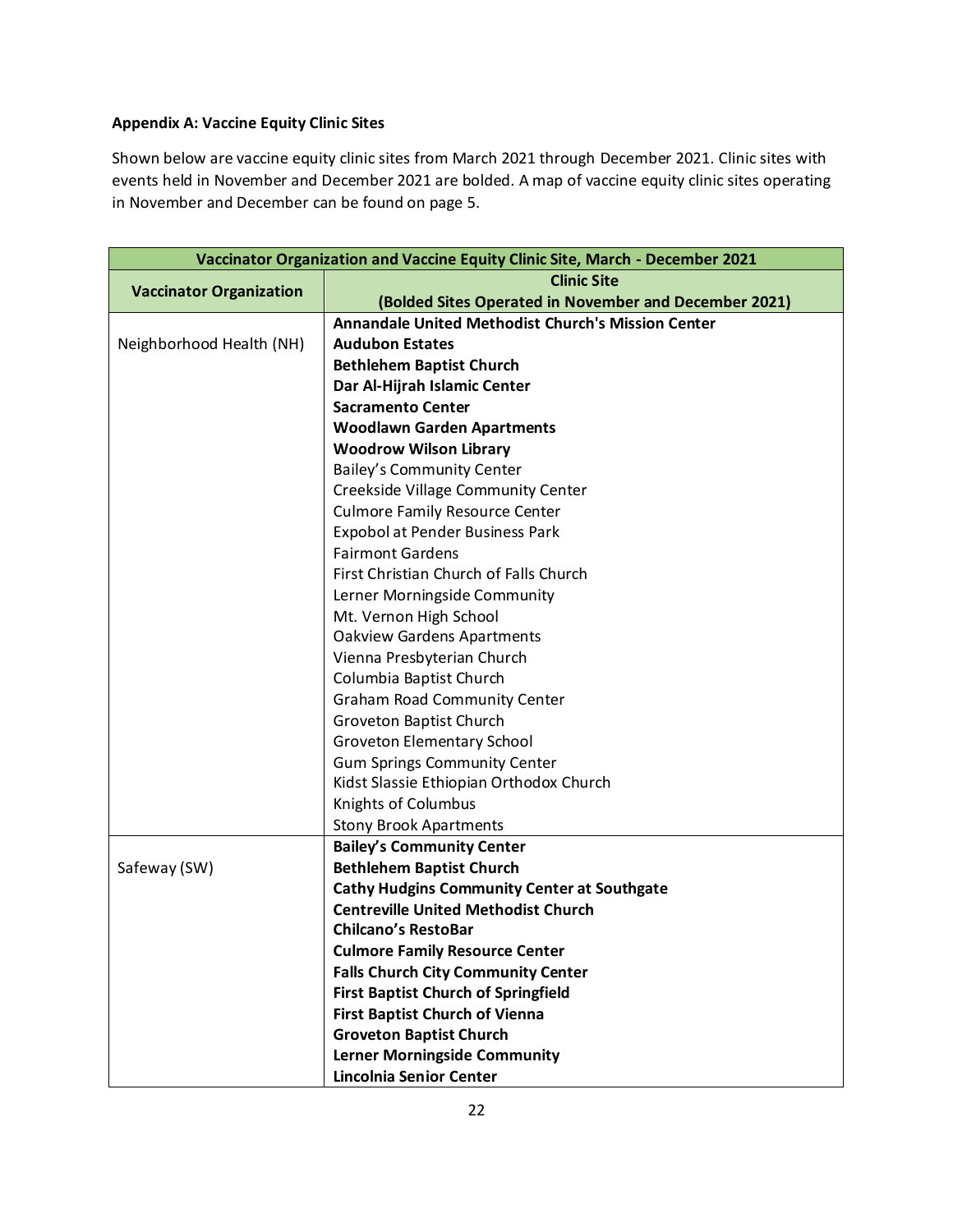|                               | Mt. Olive Baptist Church                       |
|-------------------------------|------------------------------------------------|
|                               | <b>New Grand Mart Shopping Plaza</b>           |
|                               | <b>Springfield Town Center</b>                 |
|                               | <b>The Meadows Condominiums</b>                |
|                               | <b>Willston Multicultural Center</b>           |
|                               | <b>Cedar Ridge Apartments</b>                  |
|                               | El Grande Shopping Plaza                       |
|                               | Expobol at Pender Business Park                |
|                               | Glasgow Middle School                          |
|                               | <b>Graham Road Community Center</b>            |
|                               | <b>Gum Springs Community Center</b>            |
|                               | Lee Overlook Apartments                        |
|                               | <b>Madison Hair Gallery</b>                    |
|                               | Masjid Noor Mosque                             |
|                               | <b>Mott Community Center</b>                   |
|                               | Parkridge Apartments                           |
|                               | Sacramento Community Center                    |
|                               | South County Building                          |
|                               | St. John Neumann Church                        |
|                               | St. Mark's Church                              |
|                               | <b>Stonegate Village Apartments</b>            |
|                               | <b>Wedgewood Apartments</b>                    |
|                               | James Lee Community Center                     |
|                               | Southgate Community Center                     |
|                               | Falls Church Community Center                  |
|                               | Providence Community Center                    |
|                               | Korean Central Presbyterian Church             |
|                               | Centre Ridge Elementary School                 |
|                               | <b>Gunston Elementary School</b>               |
|                               | <b>Culmore United Methodist Church</b>         |
|                               | Hope Lutheran Church                           |
|                               | Centreville High School                        |
|                               | Dar Al-Hijrah Mosque                           |
|                               | Indian Independence Celebration                |
|                               | Mt. Vernon Square                              |
|                               | Original Mt. Vernon High School                |
|                               | Ossian Hall                                    |
|                               | Mt. Vernon Woods Park                          |
|                               | <b>Healthworks Herndon</b>                     |
| Healthworks                   | <b>Healthworks Reston</b>                      |
|                               | <b>Centreville Immigration Forum</b>           |
|                               | <b>Adam's Compassionate Health Care Clinic</b> |
|                               | <b>Berkdale Apartments</b>                     |
|                               | Cri (Choice.Respect.independence)              |
| <b>Field Vaccination Team</b> | <b>Emmanuel Worship Center</b>                 |
| (FVT) - Open Events           | <b>Harvest Assembly Church</b>                 |
|                               | <b>Springfield Masonic Lodge</b>               |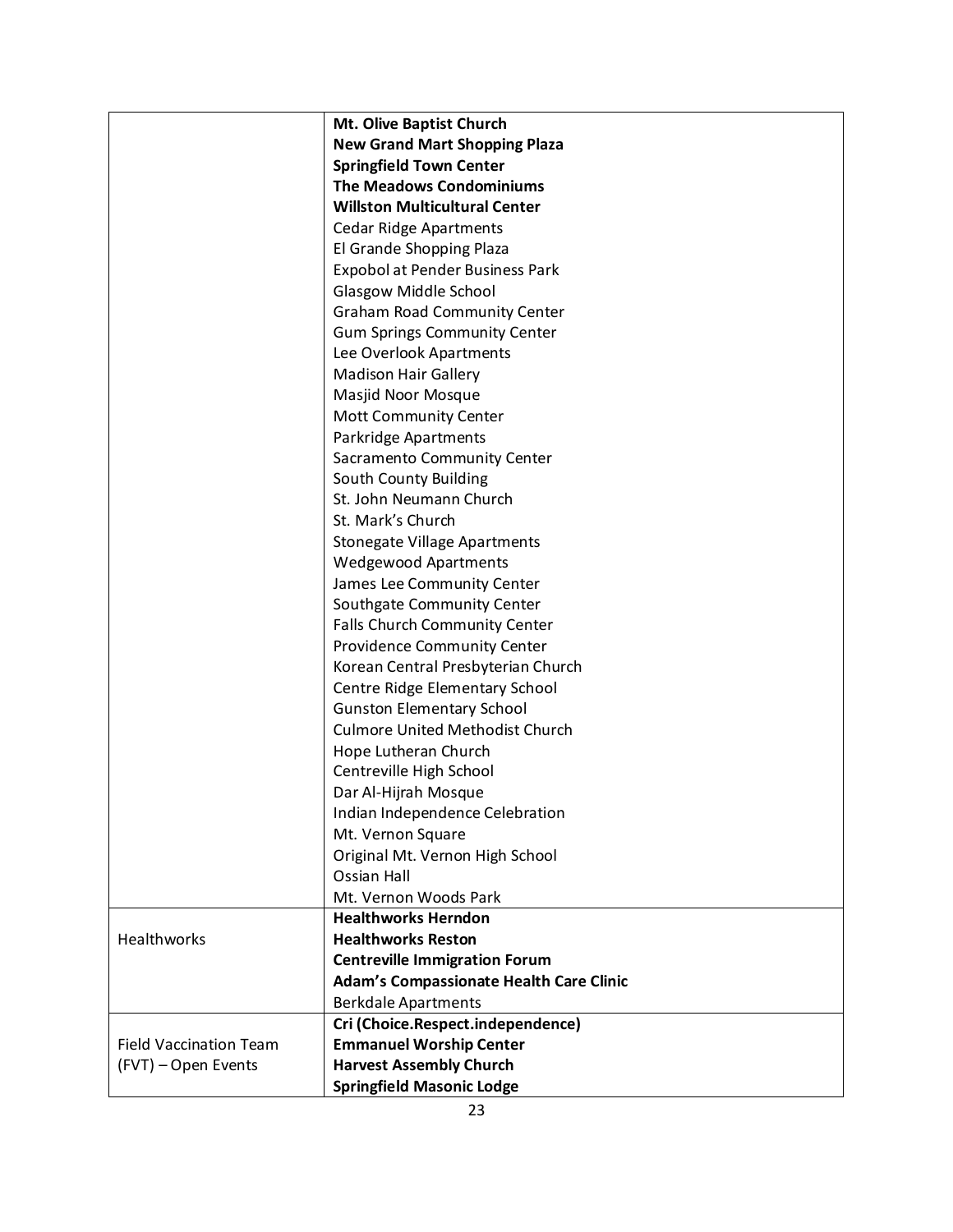| <b>Bent Tree Apartments</b>                             |
|---------------------------------------------------------|
| <b>Buddhist Tzu Chi Foundation</b>                      |
| <b>Fairfax Connector Herndon Division</b>               |
| <b>Four Seasons Apartments</b>                          |
| Glasgow Middle School                                   |
| Lerner Springs at Reston                                |
| Lutie Lewis Coates Elementary School                    |
| Mount Vernon Ladies' Association                        |
| Mt. Vernon Woods Elementary School                      |
| <b>Oakview Garden Apartments</b>                        |
| Parkridge Garden Apartments                             |
| <b>Reston Station</b>                                   |
| Taste of Falls Church at City of Falls Church City Hall |
| Virginia DMV - Fairfax/Westfields                       |
| Virginia DMV - Franconia                                |
| Willston Multicultural Center                           |
| First Baptist Church of Springfield                     |
| Service Source Springfield                              |
| <b>Sully Senior Center</b>                              |
| <b>Herndon Community Center</b>                         |
| <b>Braddock Board of Supervisors</b>                    |
| Original Mt. Vernon High                                |
| <b>Culmore United Methodist Church</b>                  |
| The Lamb Center                                         |
| Springfield Government Center                           |
| John Marshall Library                                   |
| Mt. Vernon Government Center                            |
| Hunter Mill Government Center                           |
| Sully District Government Center                        |
| Annandale High School                                   |
| City of Fairfax Regional Library                        |
| Creekside Village Community Center                      |
| Herndon Elementary School                               |
| Herndon Fortnightly Library                             |
| Huntington Fairfax Connector                            |
| Justice High School                                     |
| Kings Park Comm. Library                                |
| La Biblia Church Ministries                             |
| Liberty Middle School                                   |
| Maid Bright Home Cleaning Service                       |
| Martha Washington Library                               |
| <b>Meadows of Chantilly</b>                             |
| NovaSalud                                               |
| Oakton Library                                          |
| Richard Byrd Library                                    |
| Thomas Jefferson Library                                |
| <b>Tinner Hill Music Festival</b>                       |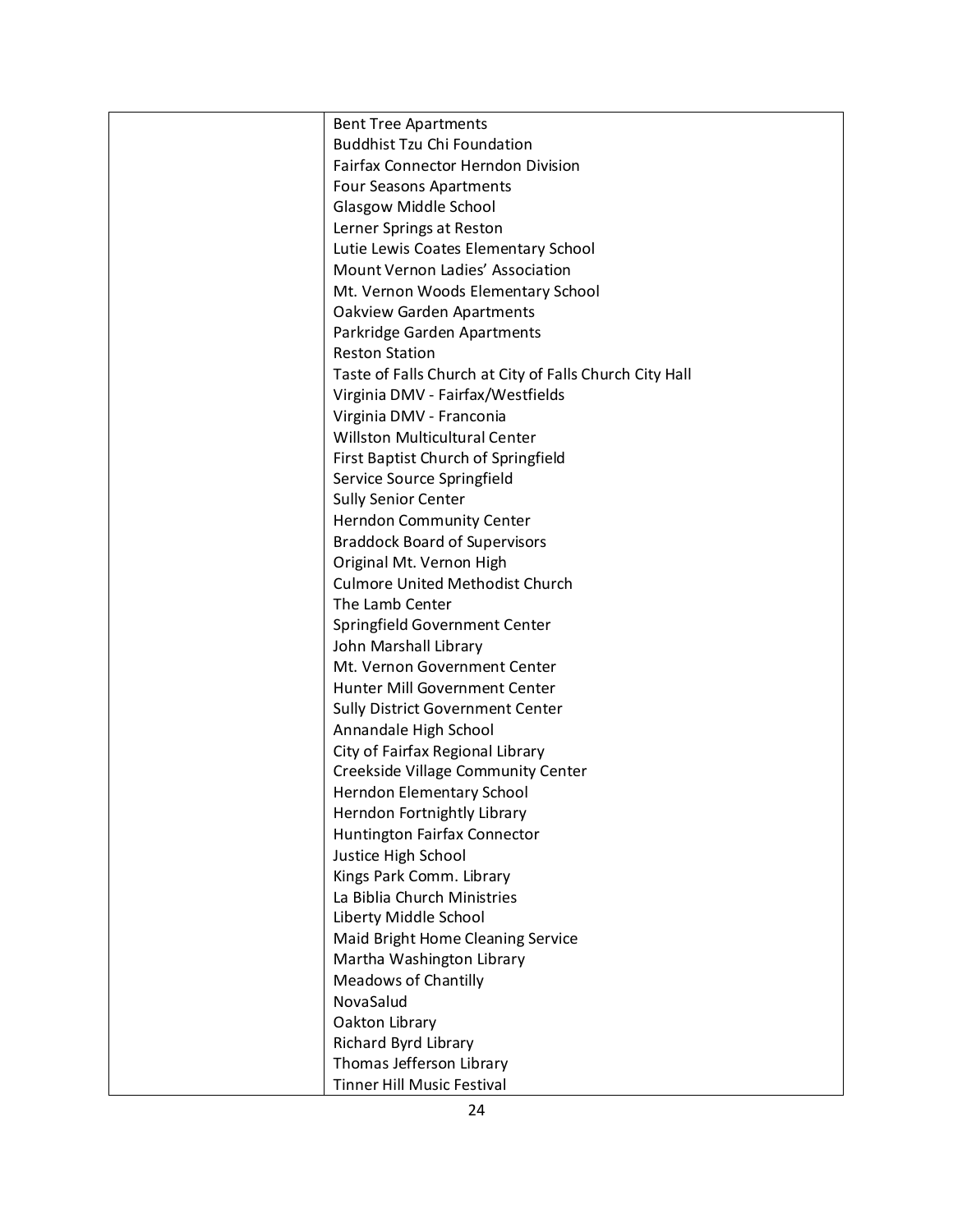|                               | United Christian Parish                                   |
|-------------------------------|-----------------------------------------------------------|
|                               | Woodrow Wilson Library                                    |
|                               | <b>Xsport Fitness Merrifield</b>                          |
|                               | Aroma Café                                                |
| <b>Field Vaccination Team</b> | <b>Buffalo Wild Wings</b>                                 |
| (FVT) - Closed Events for     | Chipotle                                                  |
| Food Establishment            | <b>Fresh World Supermarket</b>                            |
| Employees                     | Supreme Thai Bistro/India Bazaar                          |
|                               | <b>Tomo Sushi</b>                                         |
|                               | Applebee's on Richmond Highway                            |
|                               | Belle Haven Pizzeria                                      |
|                               | Chick-Fil-A Reston                                        |
|                               | Chipotle Mexican Grill on Richmond Highway                |
|                               | Dona Bessy's Pupuseria                                    |
|                               | El Paso Mexican Restaurant                                |
|                               | Hampton Inn & Suites - Herndon-Reston                     |
|                               | Huntington Fairfax Connector Vaccine Clinic               |
|                               | <b>IHOP Richmond Highway</b>                              |
|                               | Nordstrom at Tyson's Corner                               |
|                               | Paris Baguette Restaurant                                 |
|                               | Pho & Grill Burrito Bowls Restaurant                      |
|                               | Silver Diner Fair Oaks                                    |
|                               | Silver Diner Merrifield                                   |
|                               | <b>Silver Diner Reston</b>                                |
|                               | Silver Diner Springfield                                  |
|                               | Peri Peri Restaurant                                      |
|                               | Popeye's Louisiana Kitchen Restaurant at Richmond Highway |
|                               | Roseina's Restaurant                                      |
|                               | Rosita's Restaurant                                       |
|                               | Shrimp Shack Restaurant                                   |
|                               | El Buen Sazon Restaurant                                  |
|                               | Food Lion Grocery Store of Lorton                         |
| <b>Fairfax County Public</b>  | <b>Annandale Terrace Elementary School</b>                |
| Schools (FCPS)                | <b>Bren Mar Park Elementary School</b>                    |
|                               | <b>Centreville Elementary School</b>                      |
|                               | <b>Coates Elementary School</b>                           |
|                               | <b>Floris Elementary School</b>                           |
|                               | <b>Fort Hunt Elementary School</b>                        |
|                               | <b>Franklin Sherman Elementary School</b>                 |
|                               | <b>Graham Road Elementary School</b>                      |
|                               | <b>Groveton Elementary School</b>                         |
|                               | <b>Hunter Woods Elementary School</b>                     |
|                               | <b>Hutchison Elementary School</b>                        |
|                               | <b>Keene Mill Elementary School</b>                       |
|                               | <b>Lynbrook Elementary School</b>                         |
|                               | Mt. Vernon Woods Elementary School                        |
|                               | <b>Oak Street Elementary School</b>                       |